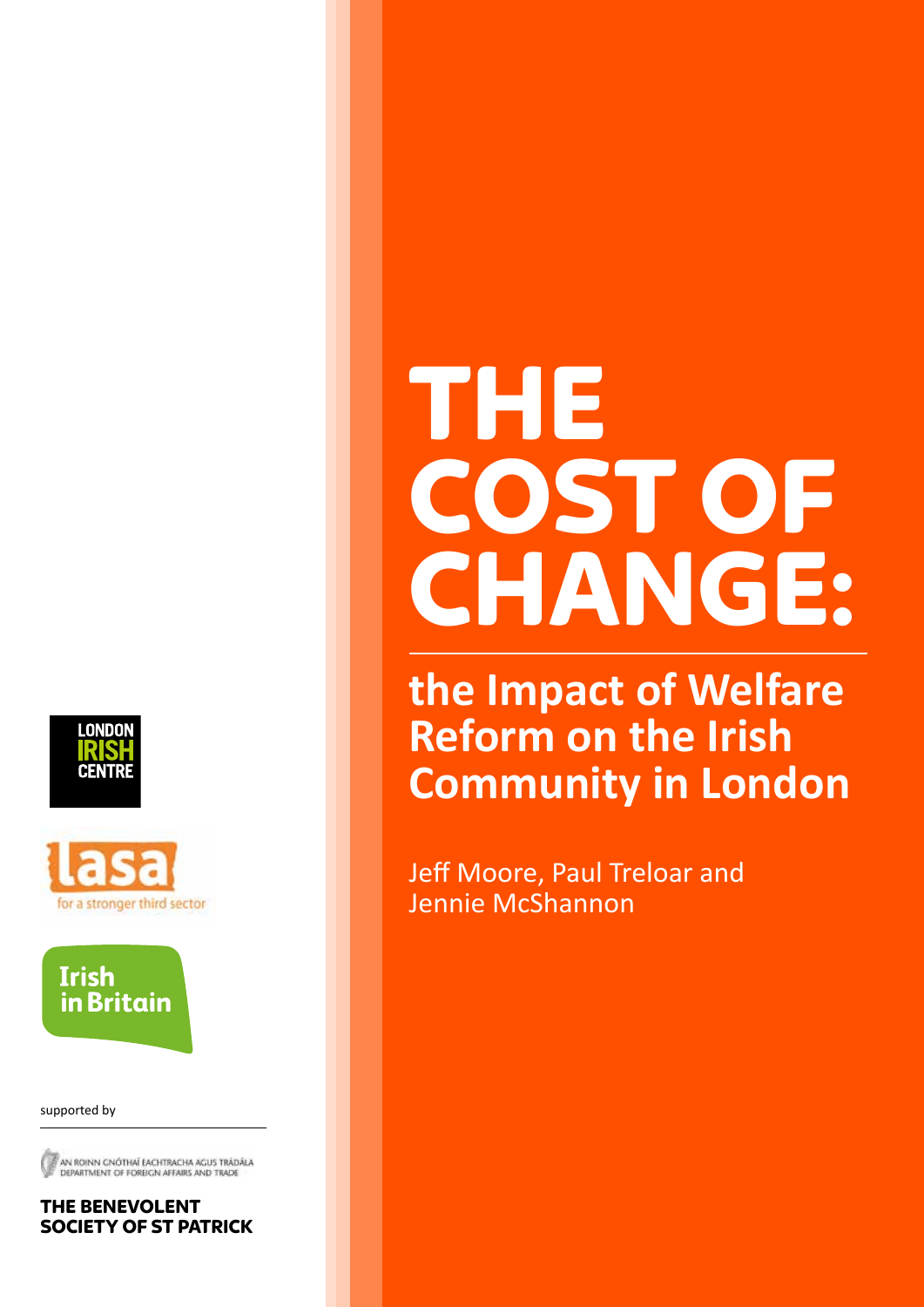This research was produced by the London Irish Centre (LIC), Lasa and the Irish in Britain. LIC is the largest welfare service for Irish people outside Ireland. LIC holds the Advice Quality Standard and provides advice with casework on housing, welfare benefits and debt. Lasa provides specialist support to advice and information providers in the UK and manages the premier website for advice givers in the UK (www. rightsnet.org.uk). Irish in Britain is the national representative organisation for the Irish in Britain providing leadership, campaigning and support to the Irish community.

## **Project Partners**

Mind Yourself, London Gypsy and Traveller Unit, Haringey Irish Centre, Cricklewood Homeless Concern, Lewisham Irish Cultural and Community Centre and Innisfree Housing Association

## **Authors**

Jeff Moore, Paul Treloar, Jennie McShannon

## **Research Team**

Louisa Toland, Seán Hutton, Nathaniel Leonard, Lesley Ryan

## **Acknowledgement**

Special thanks go to the Benevolent Society of Saint Patrick who financially supported the project. The Society provides grants to Irish people in London who are without some basic need, or who cannot cope with a small financial emergency. It is the oldest Irish charity in Britain, and depends on donations and legacies to continue its work. To enquire about applying for a grant, or to contribute to the Society, please contact the London Irish Centre.

We would also like to thank Melanie Black (Camden Council Welfare Rights) and Kathleen Caper (Citizens Advice - Social Policy Officer) who kindly peer-reviewed the paper and whose insights and technical knowledge added enormous value to the paper.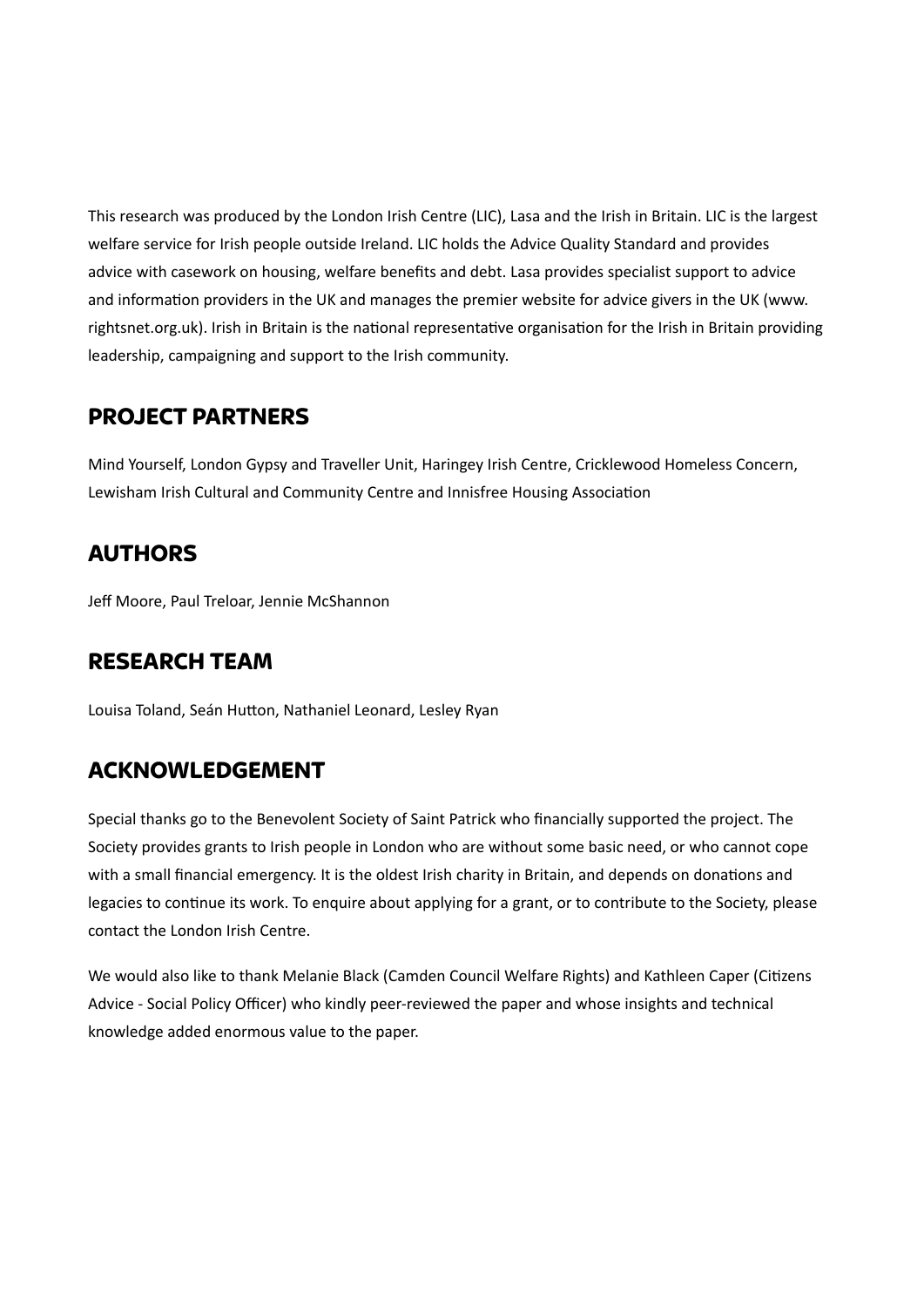# **Contents**

| EXECUTIVE SUMMARY EXECUTIVE SUMMARY                                                                                                                                                                                                 | .p5  |
|-------------------------------------------------------------------------------------------------------------------------------------------------------------------------------------------------------------------------------------|------|
| INTRODUCTION                                                                                                                                                                                                                        | .p7  |
|                                                                                                                                                                                                                                     | .p9  |
| AN OVERVIEW OF THE WELFARE REFORM.                                                                                                                                                                                                  | .p11 |
| THE IMPACT OF THE REFORMS ON THE IRISH<br><b>COMMUNITY IN LONDON</b>                                                                                                                                                                | p17  |
| CASE STUDIES                                                                                                                                                                                                                        | p23  |
| RECOMMENDATIONS <b>Example 20</b> No. 2014 12:37 No. 21 No. 21 No. 21 No. 21 No. 21 No. 21 No. 21 No. 21 No. 21 No. 21 No. 21 No. 21 No. 21 No. 21 No. 21 No. 21 No. 21 No. 21 No. 21 No. 21 No. 21 No. 21 No. 21 No. 21 No. 21 No. | p29  |
| REFERENCES                                                                                                                                                                                                                          | p31  |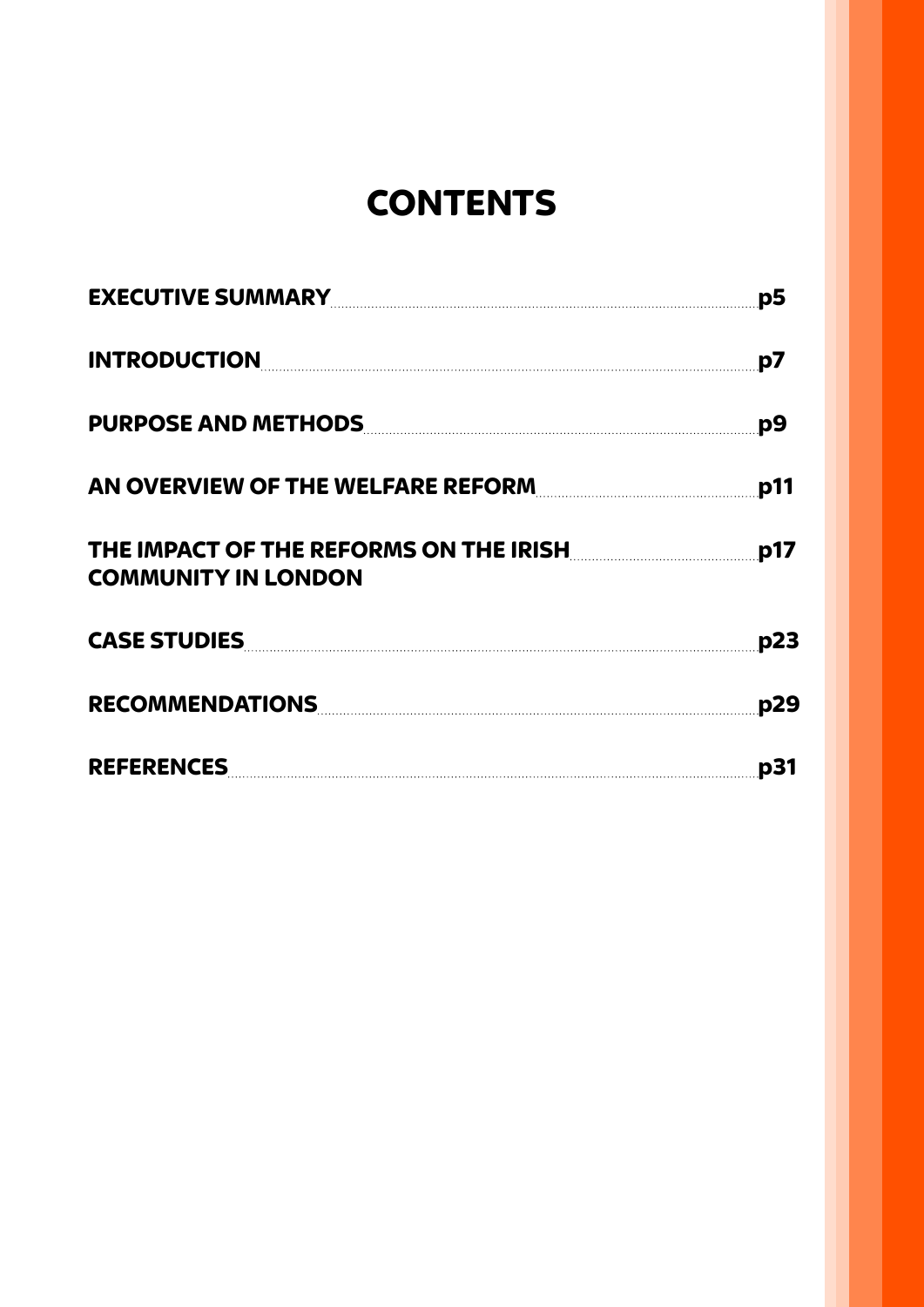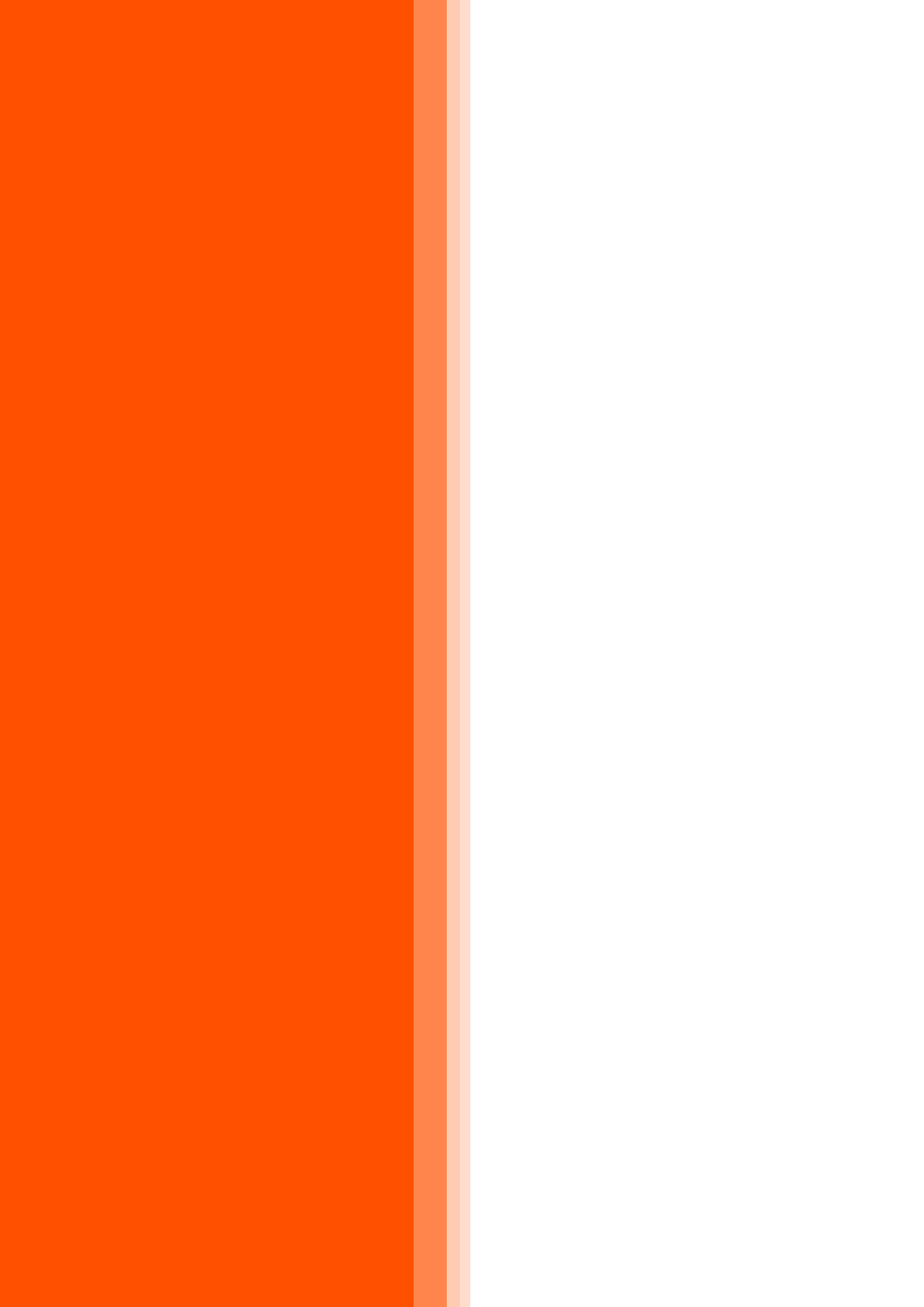# **Executive Summary**

#### **Background**

To date, most research examining the impact of the welfare reforms has been undertaken by the Department for Work and Pensions (DWP), local authorities and housing associations. There has been no independent examination of the potential impact on any specific ethnic minority. This report sets out to explore how the reforms will affect an established migrant community, the Irish community in London. This community experiences disadvantages in terms of health (Moore et al., 2012, Tilki et al., 2009, Limbricks, 2007), housing (Randall, 2005) and social inclusion (Moore et al., 2012). Research shows that Irish people are over-represented in the social housing sector (Randall, 2005) and as recipients of incapacity benefit (DWP, 2011). Drawing on DWP impact assessments, existing research on the Irish community and in consultation with agencies providing support and advice to vulnerable Irish people, this report highlights how some of the benefit reforms will affect working-age Irish benefit claimants living in London. The report also uses case studies to illustrate the effect of individual reforms, and makes recommendations to service providers and policy makers. The LIC, Lasa and Irish in Britain hope that by exploring the current and potential effects of the reforms at this stage, agencies will be better placed to respond to the needs of those affected as they arise.

#### **Key Findings**

- Research by the DWP (2012) and Lasa and CPAG (2012) indicate that London will be acutely affected by the benefit reforms. Areas of Irish settlement, such as Brent, Ealing and Haringey (Census 2011) will be amongst the worst affected (London Councils, 2012, DWP, 2012).
- Evidence suggests that Irish people aged between 50 and 64 in London will be disproportionately affected by changes to Local Housing Allowance and the 'bedroom tax'. Evidence indicates that the subsequent reduction in income may result in pre-retirement age claimants being forced to move out of traditional areas of Irish settlement.
- The DWP has identified 20 'claimant types' who may need extra support to adjust to the new model of Universal Credit. The Irish community is over-represented in at least five of these categories. Agencies highlighted that difficulties will be faced by Irish travellers, emigrant Irish survivors of institutional childhood abuse, unemployed men between the ages of 50 and 64, homeless Irish people and those with mental health and/or substance misuse issues.
- Practitioners are concerned about the direct payment of housing related benefit to tenants, rather than to housing organisations. Many felt this would result in rent arrears and, in some cases, homelessness.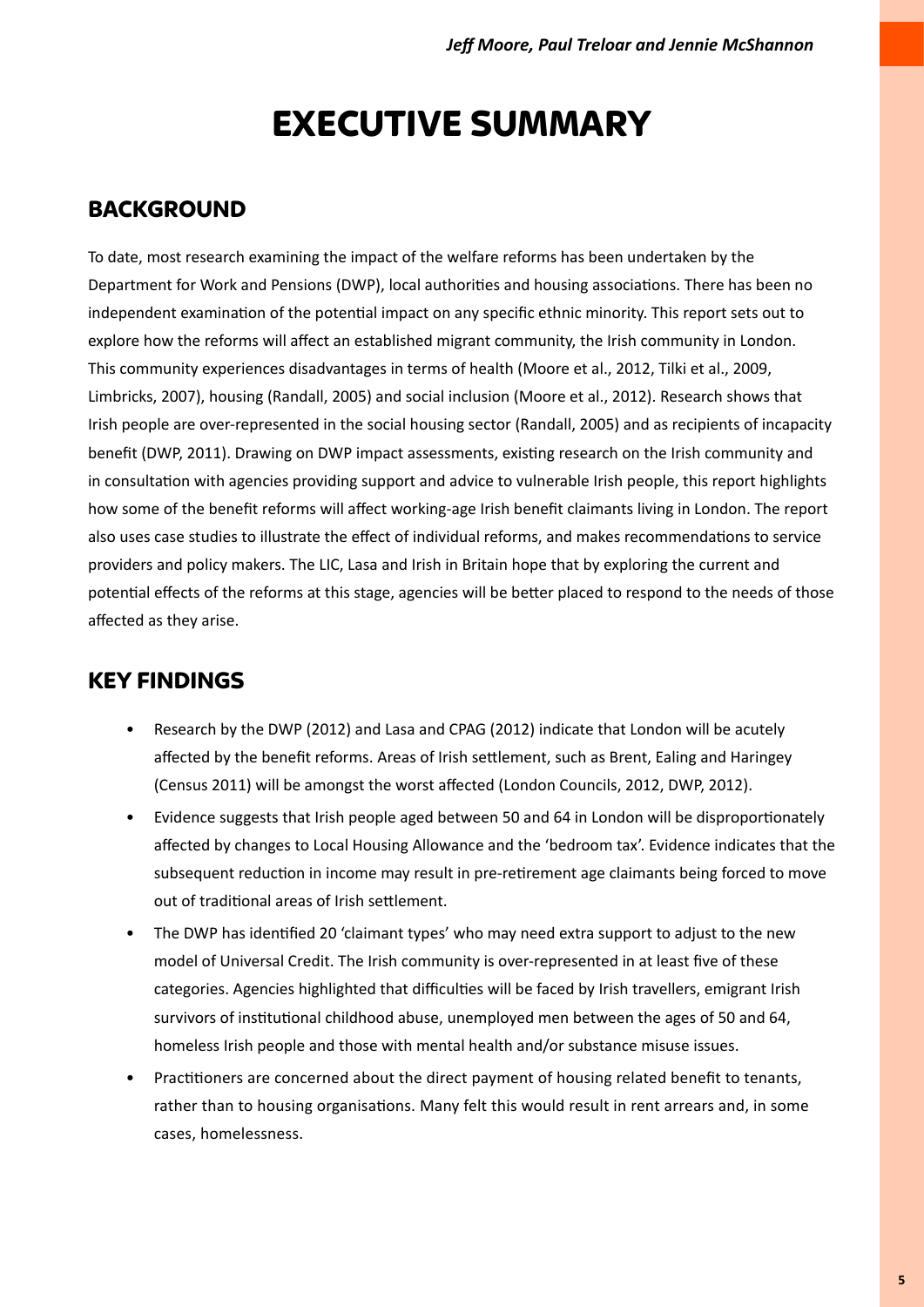#### *The Cost of Change: the Impact of Welfare Reform on the Irish Community in London*

- Practitioners are apprehensive about the move to monthly and on-line benefit claims. Many felt the target of getting 80% of claimants online by 2017 was unrealistic. Senior managers highlighted the cost implications for organisations of upgrading IT systems and training for clients and staff.
- Providers of social care and welfare advice services feel that the reforms will have some positive impacts. A significant proportion of vulnerable Irish people in London are unclear about their benefit entitlements (Moore et al., 2012). Universal Credit is a single benefit that should ensure claimants receive all the benefits to which they are entitled.
- Universal Credit is designed to ease the transition between being in and out of work, which should benefit claimants employed in those industries where working hours fluctuate or '0 hour contracts' are common, such as construction and the caring professions.
- Practitioners highlighted the fact that many claimants will be affected by a number of the reforms. To date, DWP impact assessments have only examined individual policies. There is an urgent need for a cumulative impact assessment of welfare reforms to help practitioners and commissioners understand how the reforms will impact the lives of claimants.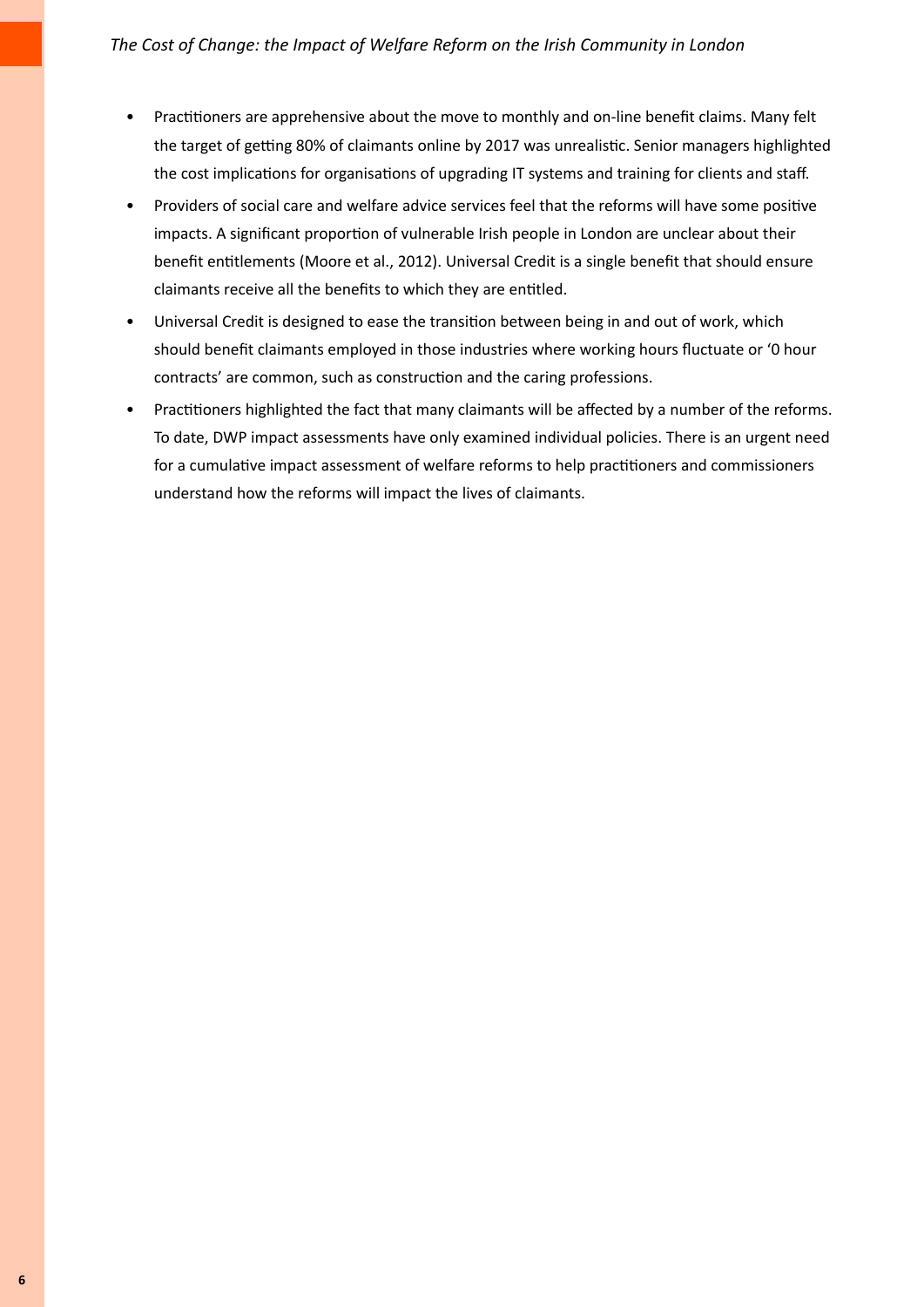## **Introduction**

The Welfare Reform Act 2012 (WRA) implemented a wide range of changes to the UK welfare system. These changes have created much uncertainty for claimants and welfare advice providers. Although some of the changes represent the usual tweaks we see from governments, the Act also introduces Universal Credit (UC), the biggest change to the welfare system in over 60 years. The changes began to take effect from 2011 and implementation is expected to continue until 2017. The vast majority of current benefits will be affected in some way. Embedded in these reforms are a range of measures designed to simplify, streamline and alter the payment of out-of-work, income, housing and disability related benefits. At present, it is difficult to predict the impact of these measures in accurate figures, because changes to proposals continue to emerge from the Government, and because many households will be affected by more than one change. To date, there has been no combined or cumulative impact assessment. Nevertheless, at this stage, we know that the changes are significant and agencies are already beginning to report adverse effects on a number of groups in London.

Research by Shelter indicates that BME groups are more likely to be affected by the changes, such as the benefits cap and reductions in Local Housing Allowance (Shelter, 2012). Furthermore, there is evidence that these reforms will be felt acutely by those living in areas with higher rents, such as London (DWP, 2012, Lasa, 2012). Some research has examined the impact on particular regions and on defined groups such as carers (Carers UK, 2012) and single mothers (Gingerbread, 2012). Local authorities have examined how reforms will affect their communities (for example, see Camden Council's briefing document 'Emerging impacts of welfare reforms', 2012). However, to date, there has been no examination of the potential or actual impact on established migrant communities in London, such as the Irish community.

Beginning with an overview of the reforms, this report uses existing data and information gathered in consultation with five voluntary sector agencies working with vulnerable Irish people in London, to examine the impact of the benefit reforms on the Irish community in London. The report uses actual case studies provided by agencies working with Irish people in London to bring to life the issues caseworkers will begin to see in the coming months. Based on this information, we make recommendations to policy makers, caseworkers and claimants.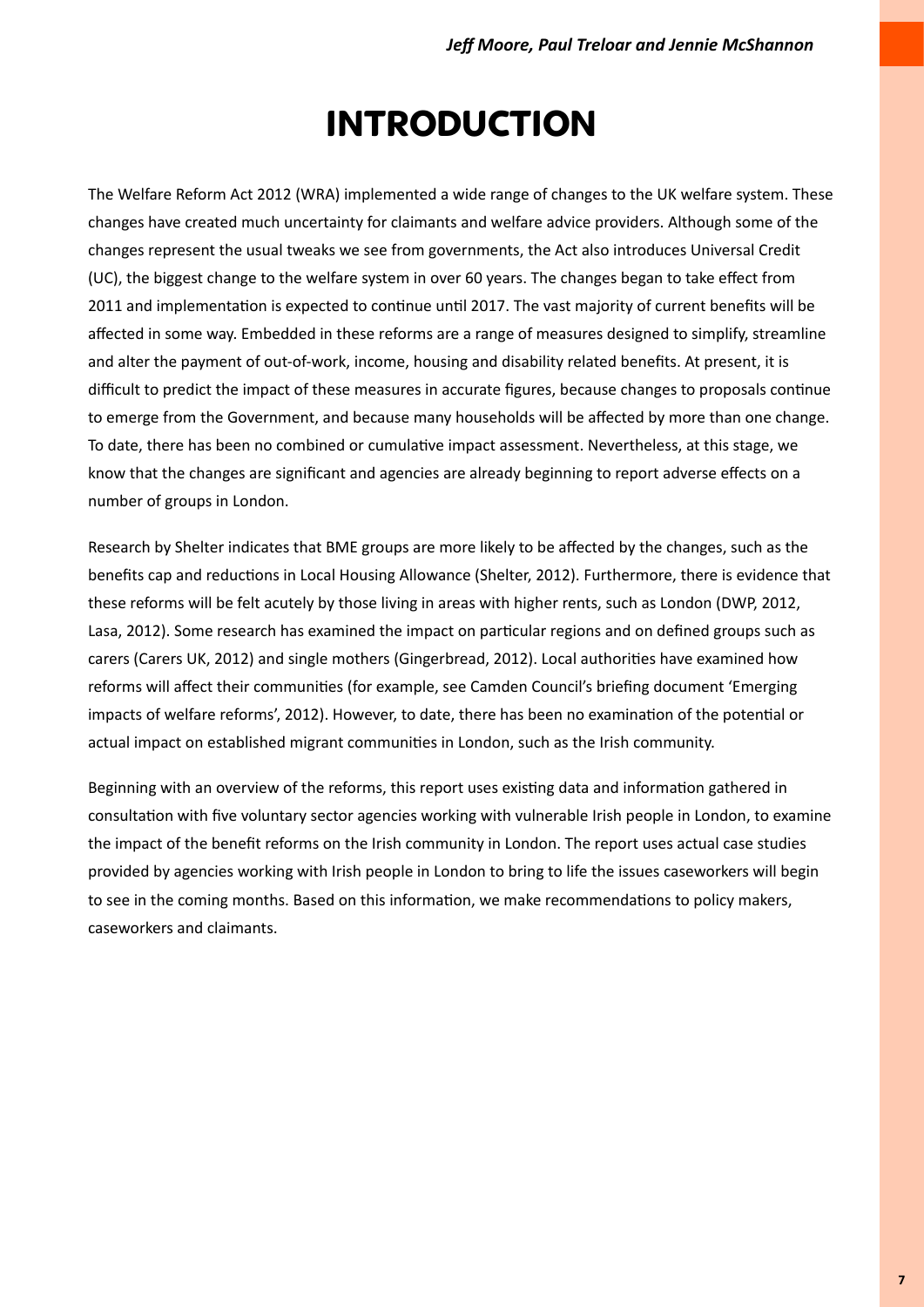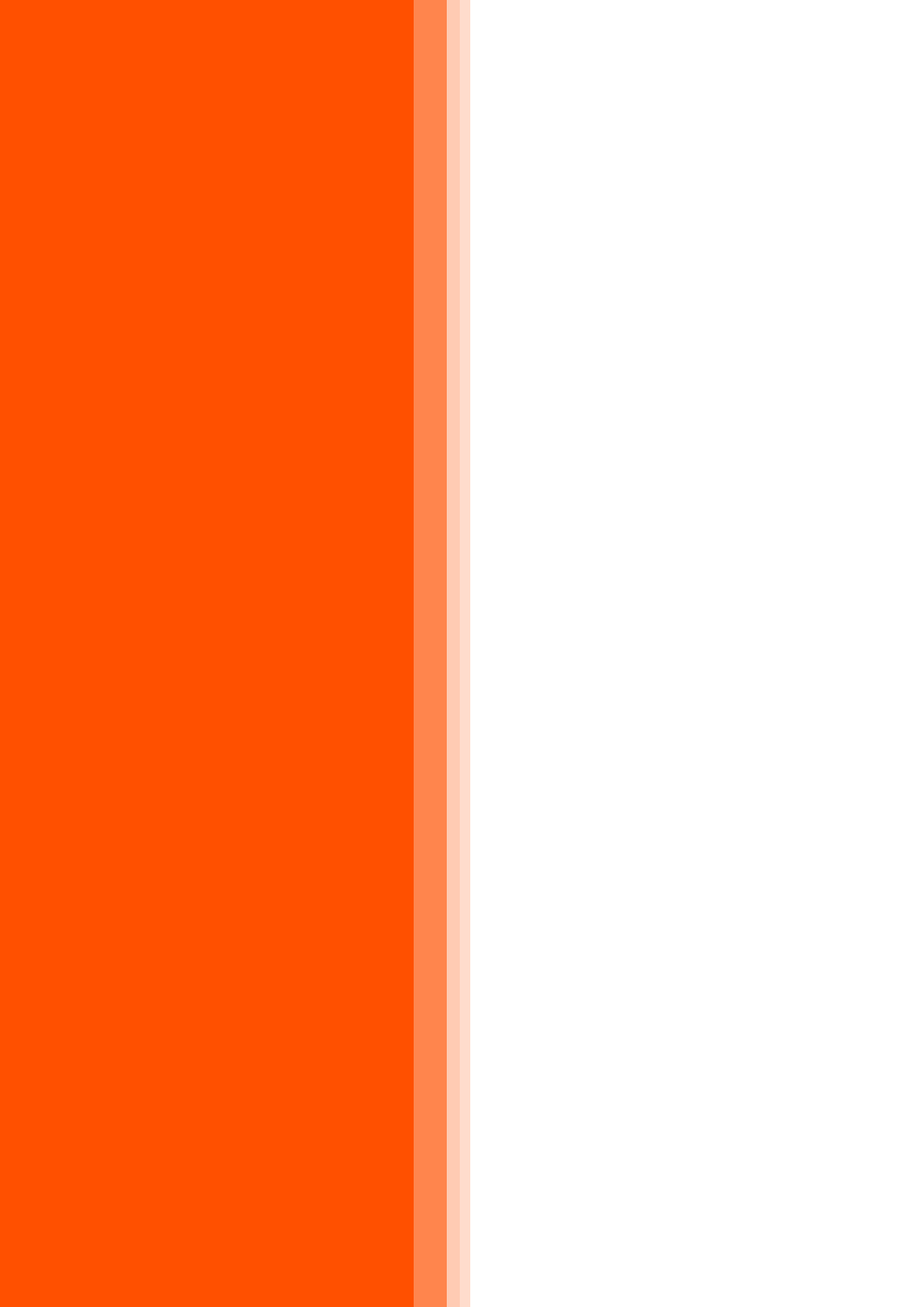## **Purpose and Methods**

Although all agencies involved in this project had undertaken training on the benefits reforms we found evidence that, due to the pressures of front-line delivery, some voluntary sector agencies lacked awareness and were not in a position to prepare their clients for the changes. During consultation, we found a similar lack of awareness in other BME led advice and support organisations. With this in mind, the core purpose of this report is to improve awareness of the reforms.

#### *The purpose of this report is to:*

- Provide an initial exploration of how the reforms might affect the Irish community in London.
- Improve awareness within the Irish community and those working with this community of the potential impact of the reforms.
- Provide current, real-life case studies which will help decision makers and caseworkers better understand the cumulative effects of the reforms.
- Make recommendations about how advice services can manage the transition and work with claimants to mitigate the negative impact of the reforms.

The first stage of the project involved a review of the existing literature in relation to welfare reform. Using the Informaworld database a search was conducted using 'welfare reform' and 'UK' as the key search terms. Seven results were found. All publications found focused on policy and the underlying reasons for the reforms rather than the potential impact of the reforms. Searches in JSTOR and other databases had similar results. This highlighted the lack of independent and peer-reviewed data. The results of manual Google searches reflected this. Although the search found impact assessments by the Centre for Local Economic Strategy (2012), National Housing Federation (2012) and CASE Housing Consortium (2012), the majority of robust impact assessments have been completed by the DWP (2012). Notwithstanding this, the search also found numerous impact assessments by local authorities. At the last count, there are 42 new rules added to the welfare and tax system. This report focuses on changes to Local Housing Allowance (LHA), underoccupancy rules in social housing (UOR), Universal Credit (UC), and changes to disability benefits. The above impact assessments were reviewed in light of these particular changes.

The second stage involved consultation with agencies working with Irish claimants across London. Mind Yourself, the London Gypsy and Traveller Unit, Haringey Irish Centre, Cricklewood Homeless Concern and Innisfree Housing Association were invited to provide case studies which illustrated how their clients would be affected by changes to the LHA and disability benefits, the introduction of UC and the UOR. Agencies were requested to provide clients with full details of the study and obtain informed consent as to the use of their stories in this report.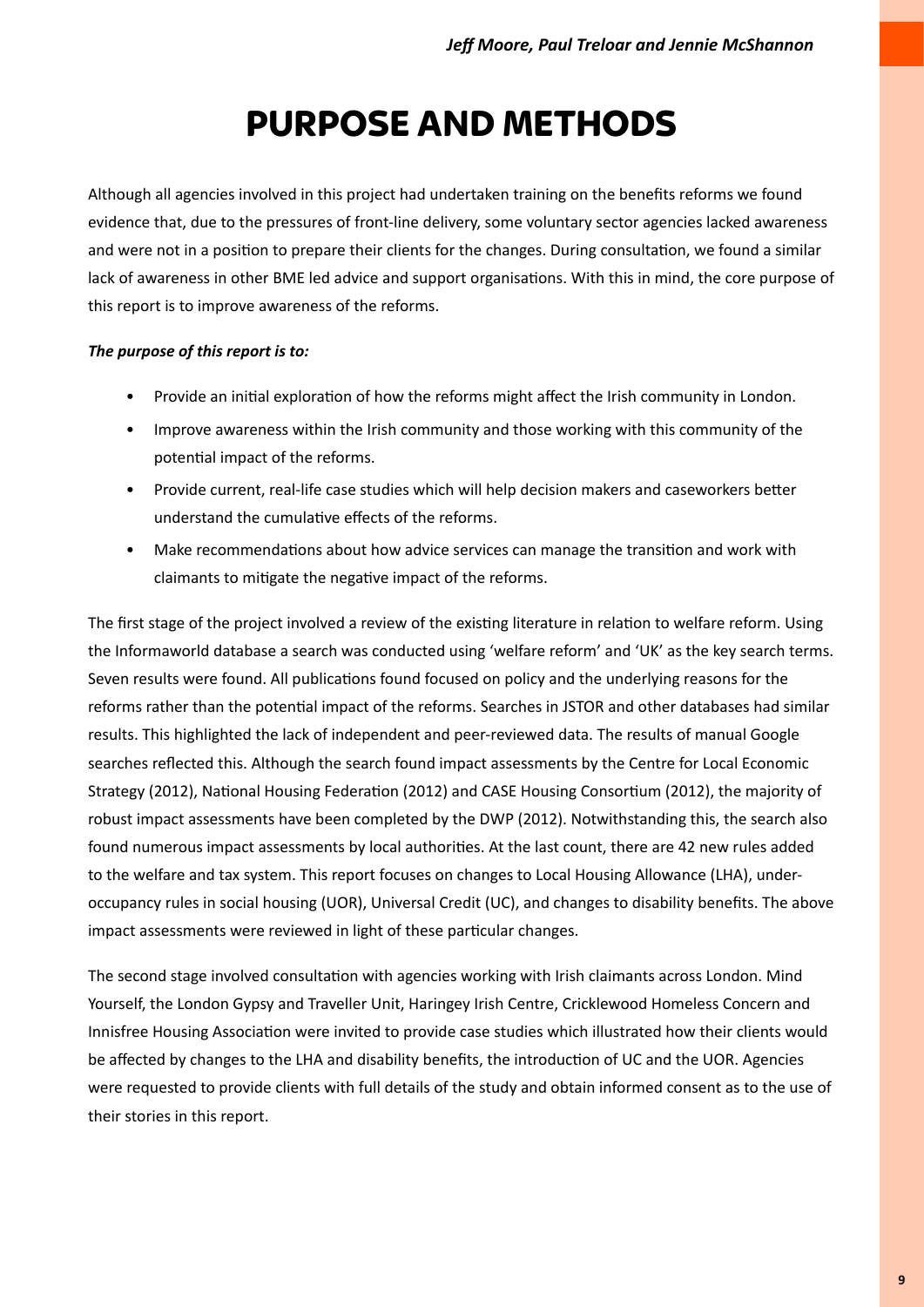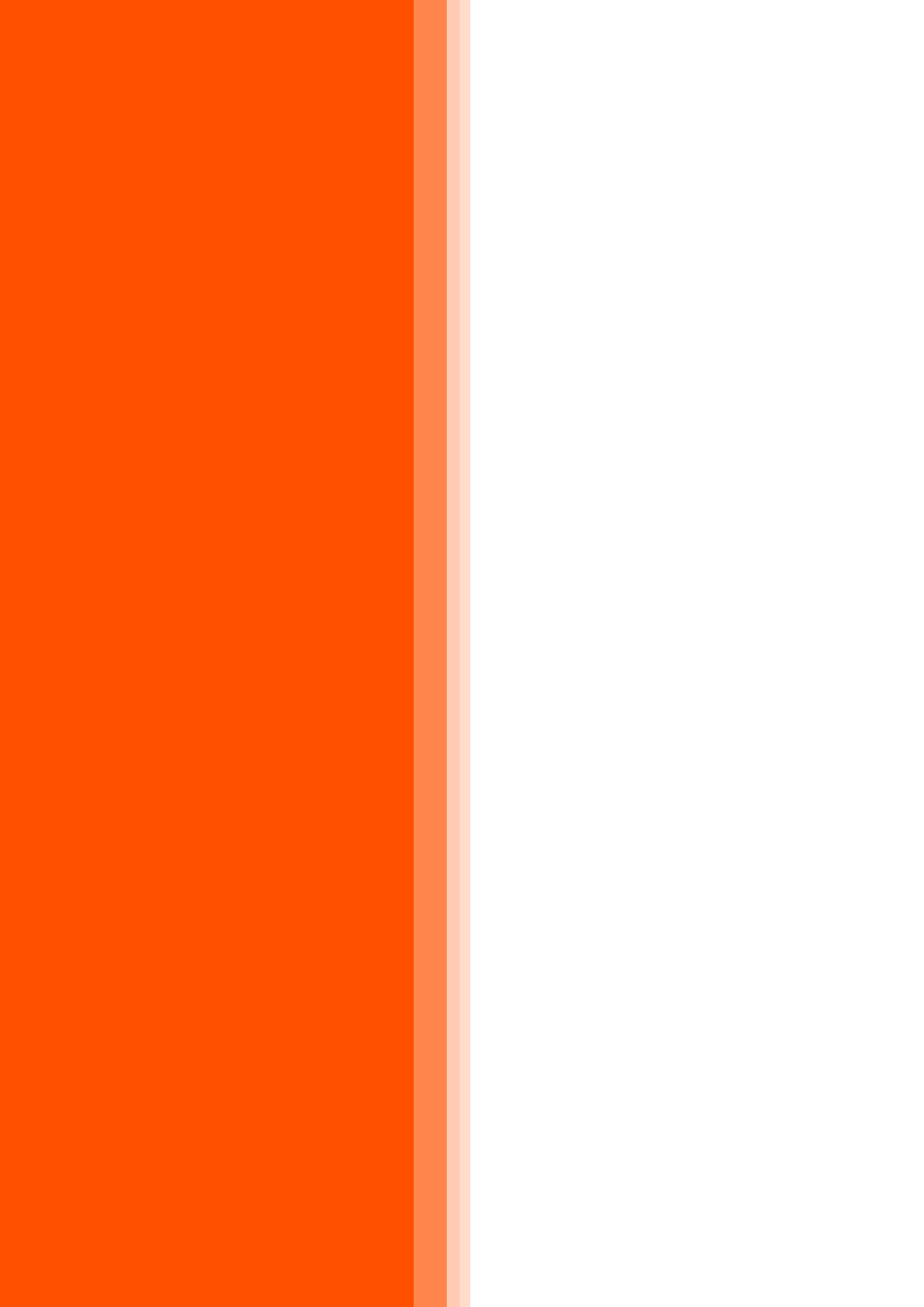# **An Overview of Welfare Reform**

This section covers a wide range of welfare reforms that are already underway, and those which will be implemented in the coming months. The details contained are necessarily a summary of what is happening and should not be taken as a definitive statement of the law as it stands in relation to social security benefits or tax credits.

## **Employment and Support Allowance Migration for Incapacity Benefit Claimants**

Since October 2010, claimants receiving Incapacity Benefit (IB), as well as anyone on Severe Disablement Allowance (SDA) or Income Support (IS) due to incapacity are being reassessed under the Work Capability Assessment (WCA). If deemed eligible, they are moved onto Employment and Support Allowance (ESA). Anyone deemed not to be eligible may need to claim another benefit such as Jobseeker's Allowance.

Further, anyone who is eligible for ESA is placed in one of two groups; either the Support Group, or the Work-Related Activity Group. People placed in the latter group are required to undertake certain workrelated activities, such as attending work-focussed interviews, as an ongoing condition of continuing entitlement to ESA. This requirement does not apply to anyone in the Support Group, which is intended for those people with the most severe impairments and ill health.

There have been well-publicised problems with the process of migration, with many people who are found to be ineligible for ESA appealing the decision at a tribunal and having it overturned. It is essential that individuals, who following a WCA receive a decision that they are not entitled to ESA because they do not have a limited capacity for work, seek advice about making an appeal as soon as possible.

## **Local Housing Allowance Changes**

Local Housing Allowance (LHA) is the name for Housing Benefit for private tenants. Changes were made in April 2011, which introduced maximum weekly LHA rates payable for different sized properties from one to four-bedrooms (the largest sized property eligible for LHA). These rates are now calculated based on the average price of the 30% lowest-valued properties in a local area (rather than previous 50% figure). Anyone with a non-dependent adult in the household is also expected to contribute a higher amount to rent payments than before.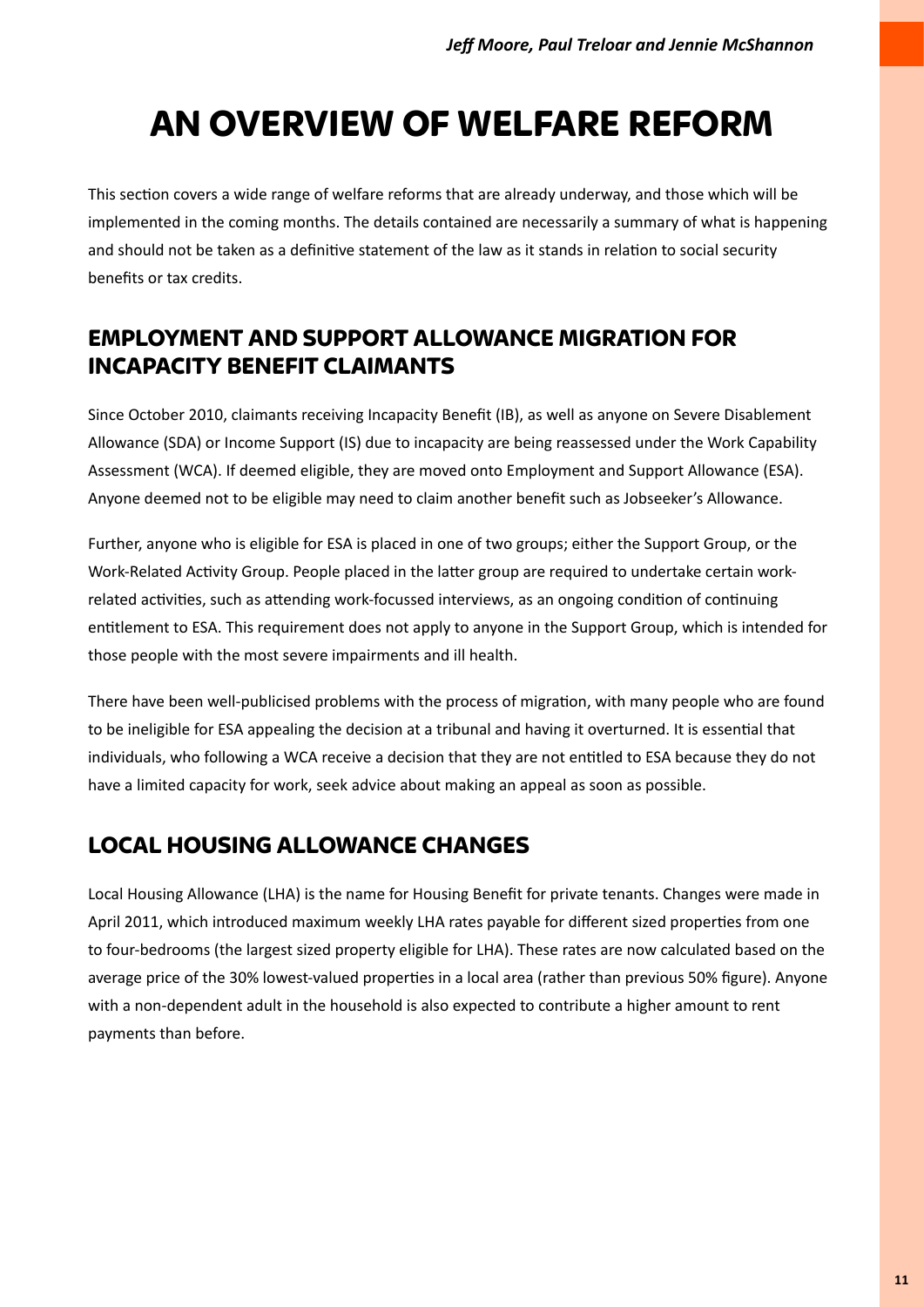#### **Shared Accommodation Rate Local Housing Allowance Extended to Under 35 year olds**

Since January 2012, anyone aged under 35 years can only claim LHA at the shared accommodation rate (SAR), previously called the 'single room rate'. SAR is paid to a maximum amount equivalent to renting a single room in a shared house, even if you are living in self-contained accommodation. Previously, this restriction only applied to anyone aged under 25 years.

#### **Working Tax Credit Child Care Costs Reduced From 80% to 70%**

Working Tax Credit (WTC) is paid to people working in low-income employment for more than 16 hours a week. Lone parents and families with children can claim extra help through WTC if they have childcare costs, up to a maximum amount. Since April 2011, the amount of eligible childcare costs that can be claimed for has been reduced from 80% to 70%.

#### **Minimum Hours Requirement for Working Tax Credit for a Couple With Children Increased From 16 Hours p/w to 24 Hours p/w**

Since April 2012, couples with children who claim WTC must work at least 24 hours per week between them to qualify for payments, with one partner working at least 16 hours per week. The previous rule was that couples had to work at least 16 hours a week combined, and this change is estimated to have affected around 300,000 households in the UK.

## **Child Benefit Withdrawn/Reduced for Households With one Earner Earning £50,000 p/a or More**

Since January 2013, Child Benefit (CB) for one or more children will be reduced or completely withdrawn from households in which someone earns over £50,000 per year, depending on their exact earnings. Someone in this situation can either decide to forego claiming CB completely, or they can claim the payments and then undergo the HMRC self-assessment process to repay the excess.

## **Overall Benefit Cap (in Four London Boroughs From April 2013, National Roll-Out From September 2013)**

From April 2013, an overall benefit cap is being introduced, set at £500 per week for couples and single parents, and £350 per week for single people. Initially, the cap will be applied in four London boroughs (Bromley, Croydon, Enfield, and Haringey), with wider roll-out nationally throughout the summer which will be completed by September 2013. Households entitled to working tax credit will be exempt from the cap, as are some households with a recipient of certain disability benefits.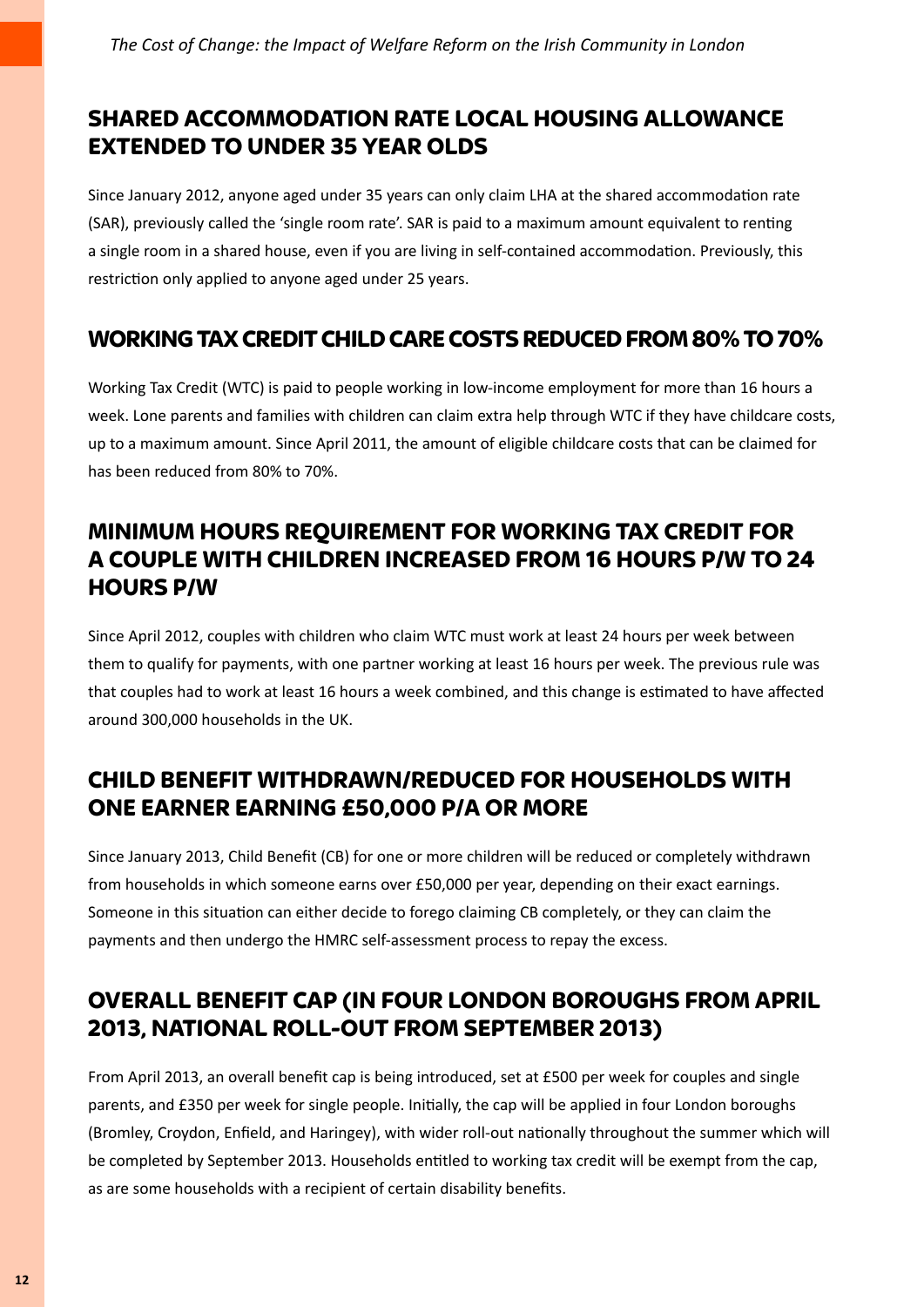#### *Benefits used to calculate total welfare benefits for the purposes of the cap include:*

- Incapacity Benefit
- Income Support
- Jobseeker's Allowance
- Employment and Support Allowance (except where it is paid with the support component)
- Bereavement Allowance
- Carer's Allowance
- Child Benefit
- Child Tax Credit
- Guardian's Allowance
- Housing Benefit (whether paid direct to you or to your landlord, but not including Housing Benefit paid for Supported Exempt Accommodation)
- Maternity Allowance
- Severe Disablement Allowance
- Widowed Parent's Allowance
- Widowed Mother's Allowance
- Widow's Pension, including the age-related component

Initially, any reduction required is applied through Housing Benefit (HB) payments, with local authorities being responsible for implementing the cut. Official guidance says that other benefit income should be used to make up shortfalls in rent which result from cuts in HB payments. If people think they cannot afford to pay their rent, they are advised to approach their local authority for assistance.

#### **Under-Occupation Penalty to Housing Benefit for Social Housing Tenants (Also Called the 'Bedroom Tax')**

From April 2013, working-age tenants living in social housing who are claiming HB may be affected by new size criteria. If they are deemed to have one or more spare bedrooms, their HB payments will be cut. If they have one spare bedroom, their HB payment will be cut by 14% of their rent liability. If they have two or more spare bedrooms, their HB payment will be cut by 25% of their rent liability.

For example, someone liable for £80 per week rent who receives £40 per week HB and who has two spare bedrooms will have their HB payment reduced by £20 per week (25% of £80 rent).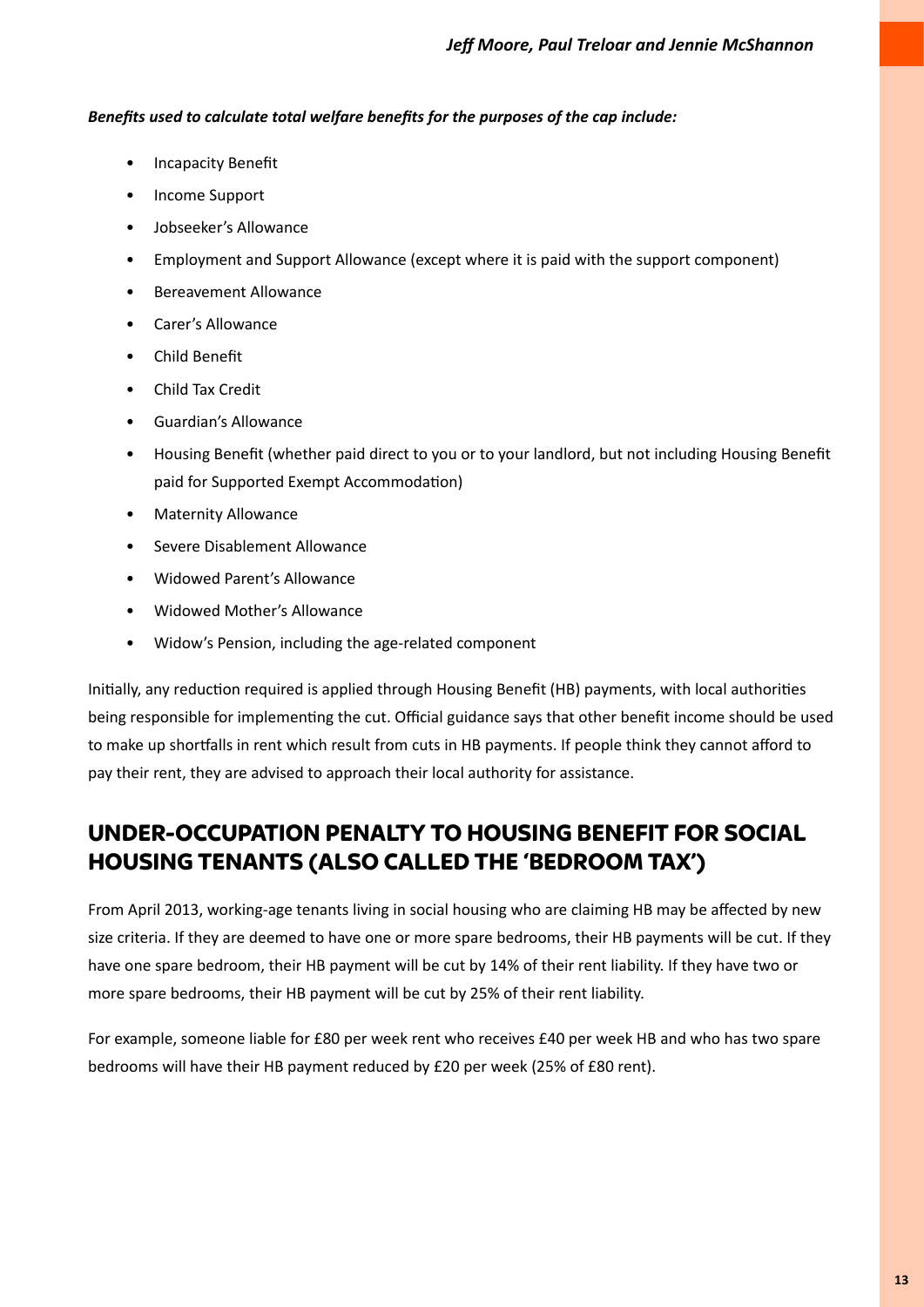#### **Working-Age Benefits (Including Local Housing Allowance) Uprated by 1%**

For three years from April 2013, most working age benefits and tax credits will be uprated at 1%, rather than being linked to the inflation index as before. In effect, this will see real-term reductions in the value of benefits and tax credits against inflation. This also now applies to Housing Benefit payments, which will no longer be linked to local rent levels.

#### **Personal Independence Payments Introduced to Replace Disability Living Allowance**

From April 2013, the Personal Independence Payment (PIP) is being introduced to replace Disability Living Allowance (DLA), which is intended to cover additional costs arising from living with an impairment or ill health. At first, the PIP scheme will only apply to new claims in certain 'controlled start areas' in the North West and North East of England. From June 2013, new claims in all remaining areas of Great Britain will be covered by the new PIP rules. From October 2013 onwards, DLA claimants will begin to be reassessed under the new PIP rules, but the majority of current DLA claimants will not be affected until 2015.

Most people will be asked to attend a face-to-face assessment with a healthcare professional (HCP) who will look at a claimant's ability to carry out specific PIP activities, including self-care and walking around. The HCP should look at the claim form and any medical evidence from GPs or consultants. After the assessment, the HCP advises a DWP decision-maker who decides whether a claimant is entitled to PIP and at what rate(s). They also decide the length of the award and the review date, based on the likelihood of a health condition or impairment changing.

Campaigners have expressed concern over the Government's stated ambition to reduce the spending on the DLA budget by at least 20%, which could see many existing DLA claimants losing their entitlement under the PIP reassessment (Lasa, 2012). Receiving DLA can mean extra payments with other benefits such as Income Support and Housing Benefit, and it also exempts recipients from the overall benefit cap described above.

#### **Centralised Council Tax Benefit to be Abolished and Replaced by Localised Council Tax Support**

From April 2013, every local authority in England, Scotland and Wales must introduce their own local scheme of council tax support for people of working age on low incomes. Previously, the Council Tax Benefit (CTB) scheme applied nationally, but was administered by local authorities. Government stipulated that pensioners must be fully protected from any cuts made to the council tax support budget. It is important to note that before handing the responsibility for council tax support to local authorities, central government reduced the budget by 10%. This means that regardless of how local authorities operate they will have less money than under the previous scheme. Furthermore, local authorities are required to protect pensioners.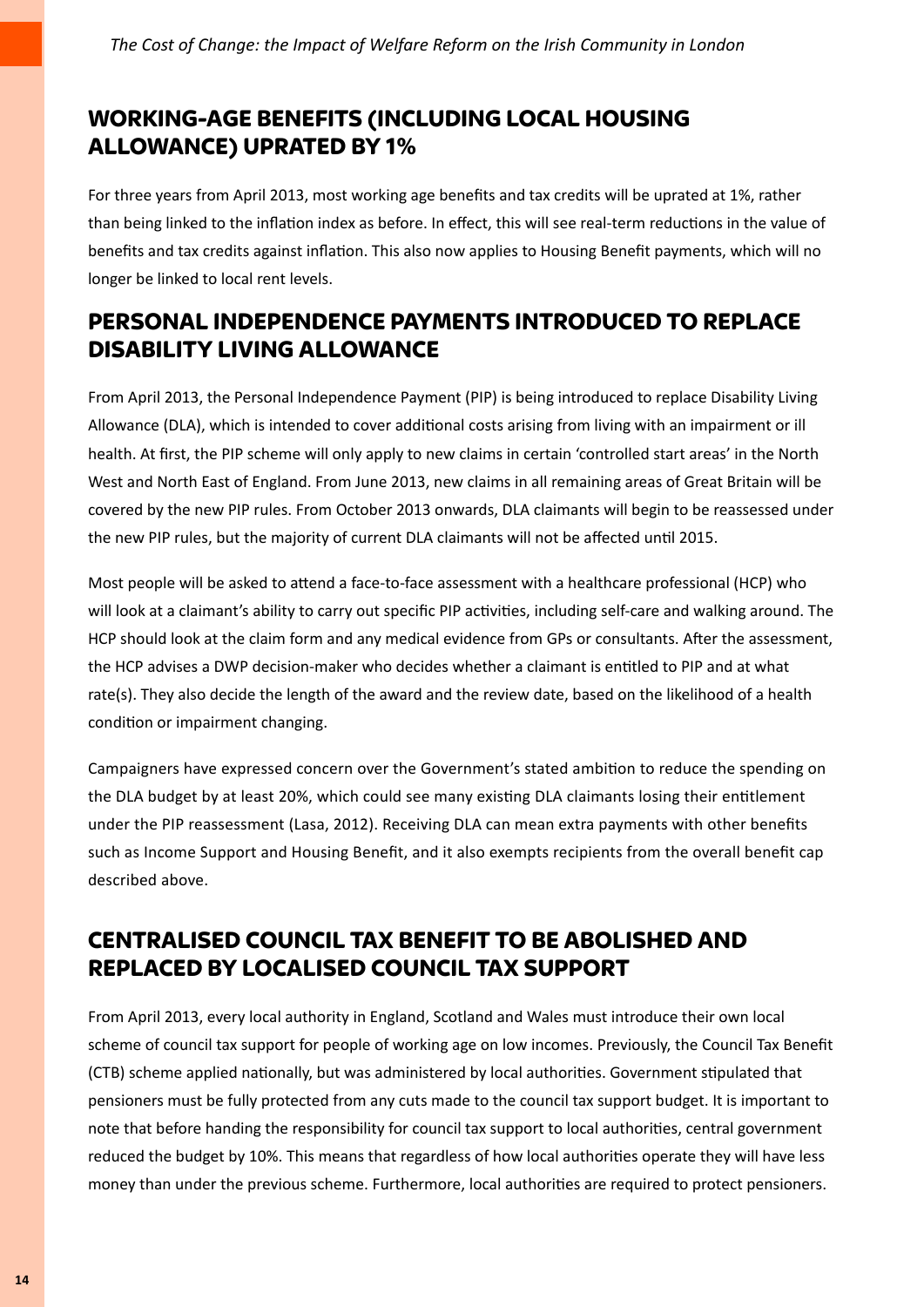This will lead to increases in the amount that other low-income households will have to contribute. Wales and Scotland have decided not to pass the cut onto claimants, and whilst some local authorities in England have decided to do the same, most will have to charge low-income households council tax for the first time from April 2013.

Early estimates suggest that three-quarters of local authorities in England will require new or higher council tax payments from the lowest income households. The reduction in support will depend primarily on which local authority someone lives in. Although there is no regionalised comparative analysis, the Joseph Rowntree Foundation estimates that 71% of local authorities will require all working-age adults to pay at least some council tax regardless of income (2013). 11% will make some changes but these will not affect all CTB recipients. 78% of those households affected by the changes currently pay no council tax. Councils will have to start collecting, on average, £140 per year from these households, in monthly collections of just under £12 (Joseph Rowntree Foundation, 2013).

#### **Local Schemes for Community Care Grants/Crisis Loans Introduced (Each Borough Introduces Their own Scheme)**

Community Care Grants, intended to help people settle or remain living in the community, and Crisis Loans, which help people receiving eligible benefits suffering a short-term financial crisis, are abolished with effect from April 2013. Local authorities in England will be expected to introduce their own schemes of financial support to replace these payments. There is currently little information about what form these schemes will take when introduced.

#### **Discretionary Housing Payments**

Discretionary Housing Payments (DHP) are intended to help people experiencing difficulties with paying their rent due to shortfalls in Housing Benefit payments. In light of other HB reforms described above, the Government has increased the amount of DHP funding available to local authorities over the next two years, as the reforms bed-in. The responsibility for making DHP payments lies with the local authority and they are time-limited and, as the name suggests, discretionary.

## **Universal Credit**

Universal Credit (UC) is a new benefit that will be paid to people on low incomes, whether they are in or out of work. It replaces the following benefits and tax credits:

- Income Support
- Jobseeker's Allowance (income-based)
- Employment and Support Allowance (income-related)
- Child Tax Credit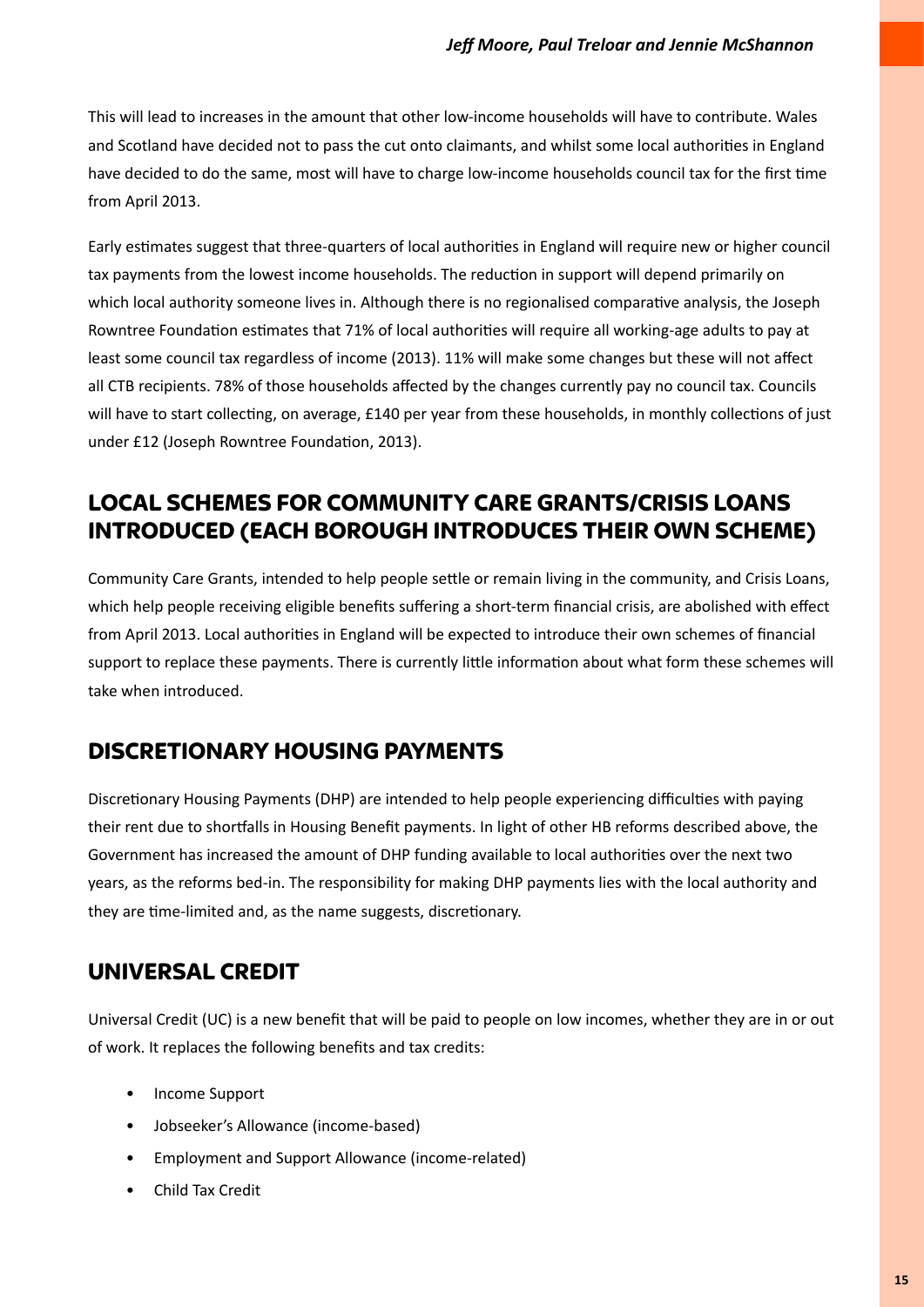- Working Tax Credit
- Housing Benefit

Many of the changes described above will apply to UC, such as the overall benefit cap. There will also be some more fundamental changes with the introduction of UC, in particular:

- a single monthly payment of all benefits combined
- a single household payment (i.e. to one adult in a couple)
- payment of housing costs to the claimant rather than the landlord household
- online claiming and management of benefit

From April 2013, UC will be rolled out in certain 'Pathfinder' areas in the North West of England to test how it works in practice. From October 2013, the Government plans to roll out UC for all new claimants across Great Britain. If you currently receive any of the benefits in the list above, you will be moved over at a later date, with full implementation due by the end of 2017.

Most people claiming UC will receive a single monthly payment of all the different elements combined, but the Government realises that the single monthly payment idea is a big change and won't work for everyone from the outset.

Therefore, some people receiving UC may get Personal Budgeting Support, which is made up of many different elements. These range from simple ideas such as a referral for online money advice, to more complex elements such as alternative payment arrangements.

#### *There will be three types of 'alternative payment arrangements':*

- 1. Some people will be able to have the housing cost element paid directly to their landlord.
- 2. Some people will receive their UC payment more frequently than once a month.
- 3. Some joint claims will be paid/split across both claimants, or changed to the other member of a couple.

Claimants will not be able to apply for personal budgeting support or an alternative payment arrangement, but their need for either will be assessed during the application process for UC if it becomes clear that the claimant has, or has had, problems with rent arrears, evictions, debt, not having a bank account and other support needs.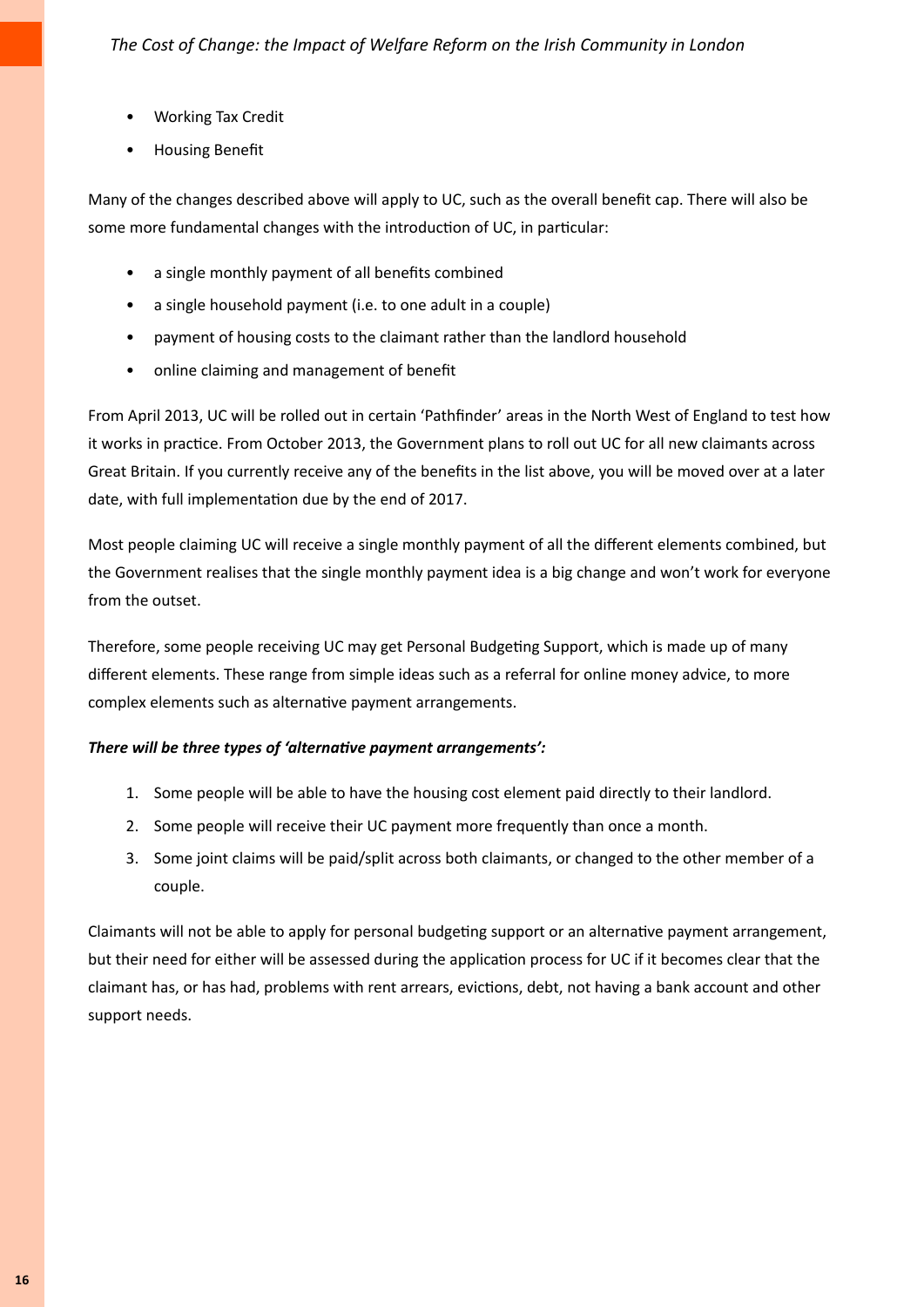## **The Impact of the Reforms on the Irish Community in London**

At present it is difficult to predict the precise impact of the benefit reforms, as final details about the changes are still emerging. It is expected that households will have different behavioural responses to the reforms. The cumulative effects of the changes must be understood in the context of reduced advice services and legal aid across London. Furthermore, agencies have questioned the accuracy of the figures provided in the DWP impact assessments (Lasa, 2012). These limitations aside, this section draws together available data on the profile of the Irish community in London and the available research on the potential impact of the reforms in order to begin to understand the impact on the Irish community in London.

In December 2012 the Office for National Statistics released the first data from the 2011 census on ethnicity and birthplace. According to this data, 175,974 London residents identified as 'White Irish' (ONS, 2012) and 162,581 London residents were born in either the Republic of Ireland or Northern Ireland (ON2, 2012). The data also shows that Brent, Islington, Hammersmith & Fulham, Haringey and Ealing remain the areas with the highest proportions of Irish-born residents in the population (ONS, 2012).

| <b>Constituency</b>                 | %   | <b>Rank</b> |
|-------------------------------------|-----|-------------|
| <b>Brent Central</b>                | 3.4 |             |
| <b>Islington North</b>              |     |             |
| Hammersmith                         | 2.9 |             |
| Hampstead and Kilburn               | 2.9 |             |
| <b>Ealing Central and Acton</b>     | 2.7 |             |
| <b>Islington South and Finsbury</b> | 2.5 | b           |

#### **Irish Rankings in Census 2011 Results**

DWP impact assessments estimate that 124,480 households in London will be affected by the reforms (2012). The 2011 census found that 2.14% of London residents identify as 'White Irish'. Using this as a proxy measure, (i.e. an indicator used to stand in for one that is difficult to measure directly), one estimate is that 2614 Irish households will be affected by the reforms.

## **Positive Impact**

DWP impact assessments on UC claims that some reforms will have a positive impact on ethnic minority communities (DWP, 2012). There is currently a low take-up rate for some benefits amongst households from certain minority backgrounds (Platt, 2010). Under the current system people may claim one benefit but be unaware they are also entitled to claim others. Recent research indicates that a notable proportion of Irish people in London lack awareness of their benefit entitlements (Moore et al., 2012). As a result of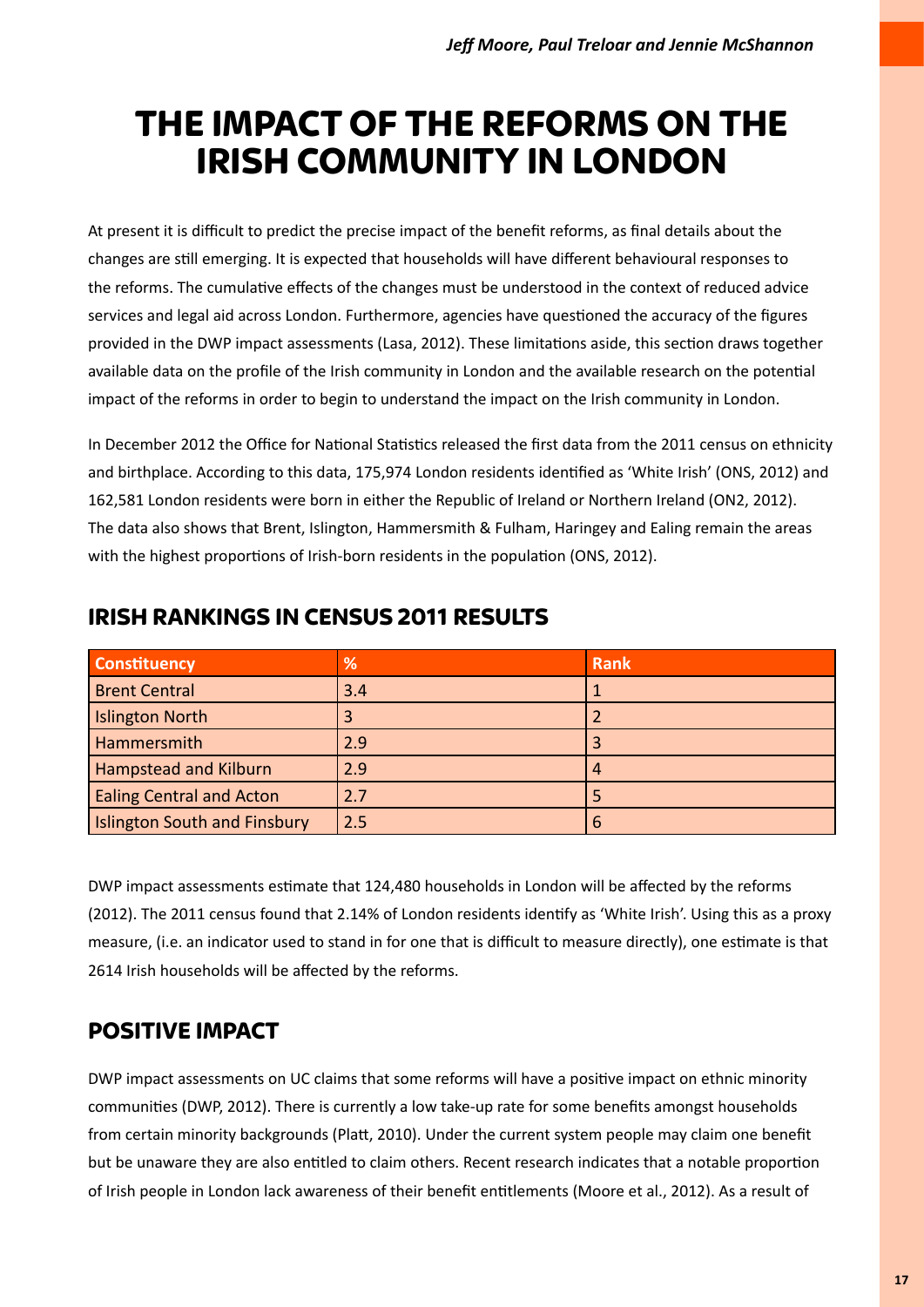#### *The Cost of Change: the Impact of Welfare Reform on the Irish Community in London*

creating a single, integrated payment for most major income-related working-age benefits, UC awards will automatically include all the elements to which a household is entitled. Therefore, in theory, it will ensure that claimants receive all the benefits to which they are entitled. At consultation stage, we found support amongst agencies for the principles of this reform. The prospect of a simplified system that offers improved work incentives was welcomed. Nonetheless, the scale of the new IT system concerned providers and some highlighted the number of administrative errors received using the current system.

Although the full data set from the 2011 census is yet to be made available, the 1991 and 2001 censuses provide evidence that Irish men are commonly to be found working in the construction industry. The 2001 census found that this was true for around a fifth of White Irish men of working age. These are far higher proportions than those found in any other ethnic population (Limbricks, 2006). With so many White Irish people working 'on the buildings', there is inevitably a significant group of workers who have been adversely affected by the economic downturn and who move between temporary employment and unemployment. Between a quarter and a third of White Irish women are working in health and social services (ONS, 2001). This is a far greater

*"Some of our clients are reluctant to take on work because they are afraid it will affect their benefits. They know they will have to stop their benefits and then go through the hassle of setting it up again if they become unemployed again and this can be a barrier. Universal Credit will remove this barrier." (Caseworker, Advice Agency).*

proportion than in the white British population and on a par with the Black African and Black Caribbean populations. Much care work and nursing work, while not always temporary, can be low-paid or may involve antisocial hours.

It seems that UC will benefit Irish people who are employed in occupations that are temporary in nature, such as caring or construction. UC is not specifically an 'in work' or 'out of work' benefit. It is one credit for people whatever their employment status. Because of this, it should ease the transition into and out of work as people will not need to transfer to a different benefit as their situation changes. Furthermore, there are no fixed hours thresholds, such as the previous 16 hours a week rule. UC will make it pay to work just a few hours per week, whereas the current system inadvertently encourages people to work for 16 hours each week or not at all.

UC will be calculated and delivered electronically and automatically adjusted each month in line with earnings. In some jobs the employer will have to report earnings to the DWP which will use that information to adjust payment amounts. In other instances people will need to self-report so that benefits can be adjusted. The main idea is that there is one taper rate for all benefits in UC (65%) and a benefit entitlement will stop immediately when claimants earn over the threshold. This acknowledges the reality that some households experience a couple of months of stable employment before becoming unemployed again. Claimants will need to earn over the limit for six months or longer before the claim will end, but rapid reclaim will be available. This will be beneficial for Irish people in unstable employment.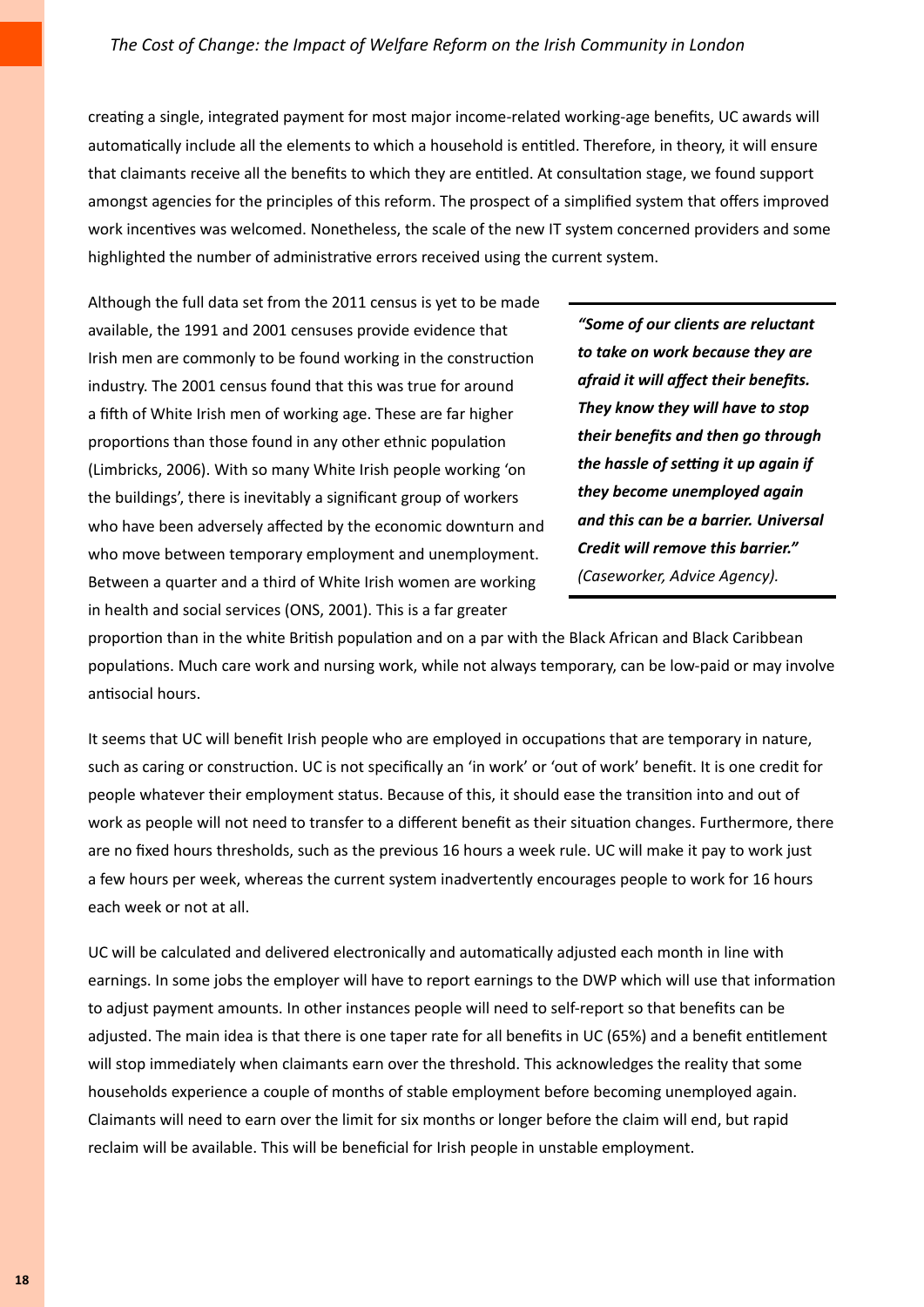#### **The Impact on the Most Vulnerable**

The DWP has recognised that some claimants will need extra help to adjust to the new method of claiming UC because they face a particular temporary issue. Others may need help for longer. In the Local Support Services Framework the DWP sets out the 'claimant types' they expect to be most likely in need of additional services (DWP, 2012, p. 24). Of the 20 categories suggested by the DWP, at least five relate to the Irish community in London. These are claimants with mental health issues (Tilki, 2009, Ryan, 2006), literacy difficulties (as experienced by Irish travellers and survivors of institutional abuse), drug or alcohol addiction (Tilki et al., 2009), those working abroad and victims of abuse (Tilki et al., 2009, CICA, 2009).

According to key informants working in this area and reports from Irish organisations, (for example Leeds Irish Health and Homes (LIHH, 2006) and Innisfree Housing Association (Randall and Brown, 2005), homelessness and poor housing conditions are major problems for Irish people across Britain. This is particularly true for Irish men between 45 and 64 years of age (Tilki, 2009). A disproportionate number of this group leave the workforce due to long-term limiting illness, and are reliant on benefits as a result (Tilki, 2009). Alcohol misuse is a particular problem for Irish men

*"There is a real danger that tenants will resort to expensive short-term loans which will only increase their debt and ultimately may lead to them into a financial crisis." (Director, Housing Association)*

previously involved in construction (Tilki, 2006), and is often linked to mental health problems compounded by being forced out of work, ill health and living alone.

The Irish Traveller community faces particular disadvantages and is likely to be adversely affected by the reforms. According to the 2011 census there are 8,196 White Gypsies or Irish Travellers in London. However, it is likely that this is an under-representation resulting from problems of identification and fears of consequent discrimination. Irish Travellers suffer poorer health than any other English speaking ethnic minority group in England (Parry et al, 2004). Comparable data in Britain suggests that life expectancy in the Irish Traveller community is less than the general population (Cemlyn et al, 2009). Within the community there are higher rates of stillbirth, infant mortality and maternal death (Royal College of Gynaecologists, 2001). These disparities are associated with poor access to health services, poor accommodation, discrimination, and poor health literacy.

The DWP's equality impact assessment of the benefits cap states that "a large proportion of those affected are likely to be large families, implying that households from cultural backgrounds with a high prevalence of large families and households from certain ethnic minorities that tend to have a higher proportion of large families are more likely to be affected. We estimate that of the households likely to be affected by the cap approximately 40% will contain somebody who is from an ethnic minority" (2012, p.8). The benefit cap alone is therefore likely to have a serious impact on the Irish travelling community in London.

UC is likely to have a particularly adverse effect on Irish Travellers. As a single benefit, paid to households on a monthly basis, and predominantly managed through digital channels, UC should reduce administrative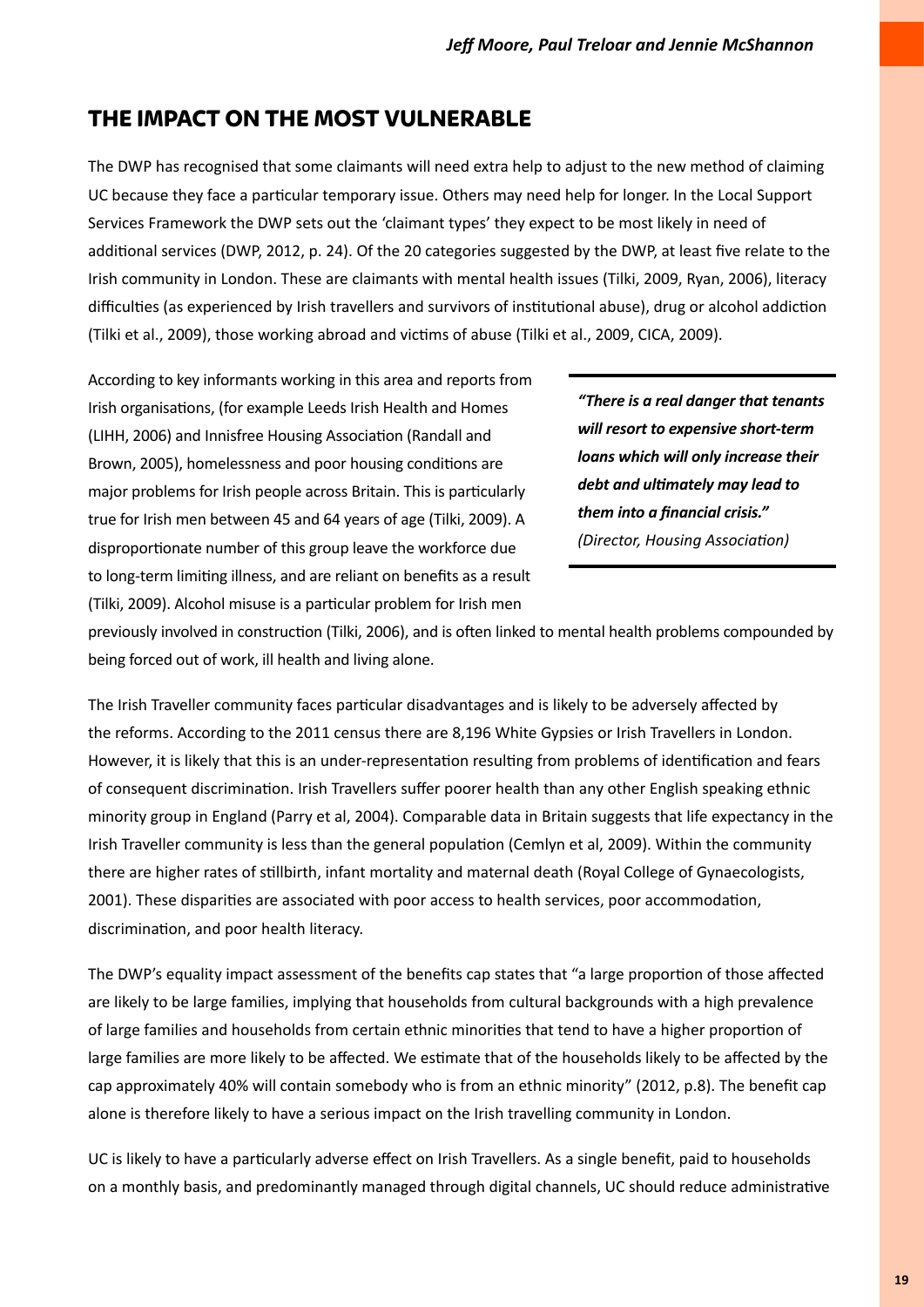#### *The Cost of Change: the Impact of Welfare Reform on the Irish Community in London*

complexity and cost. However, agencies are concerned that Irish Travellers will struggle to manage these new arrangements. Irish Travellers experience educational disadvantage and subsequent low levels of literacy. At the end of secondary education, just 12% of Gypsy, Roma and Traveller pupils achieved five or more good GCSEs, including English and mathematics, compared with 58.2% of all pupils (Communities and Local Government, 2012). Financial and digital illiteracy will impact on this community's ability to manage budgets independently and manage their benefits online.

During consultation, agencies identified emigrant survivors of institutional abuse as a group likely to be adversely affected by the reforms. Of the 170,000 children placed in institutional care between 1936 and 1970 estimates suggest that approximately 40% moved to the UK (Higgins, 2010). The impact of such serious abuse can affect people throughout life and many have had no formal support in coping with these problems. Research has shown a clear causal link between institutional abuse and psychological and mental health problems in later life including anxiety, stress and depression, difficulties in maintaining relationships, addiction and anti-social or criminal behaviour (CICA, 2010). Furthermore, the level of education in those care institutions was very poor and the majority of those leaving them went on to spend their lifetime in manual, casual and other low paid work (Higgins, 2010). In addition, the lack of preparation for life outside the institution has left some survivors vulnerable to exploitation, a factor which for some contributed to lives of homelessness, substance abuse and anti-social behaviour (Higgins, 2010). Providers were particularly concerned about this group's ability to manage monthly payments and their own housing costs.

#### **The Impact on Those in Poor Health**

Irish-born people living in Britain experience elevated mortality and poorer self-reported health and limiting long-term illness, which has persisted into second and third generations despite improvements in socio-economic circumstances (Harding & Balarajan, 2001). Previous research on Irish-born and secondgeneration Irish people living in Britain has suggested that the prevalence of depression (Weich, Nazroo, Sproston, et al., 2004) and suicide (Crawford, Nur, McKenzie, and Tyrer P., 2006) are elevated compared to non-migrant groups living in Britain (Harding & Balarajan, 1996). Research by Tilki, Ryan, D'Angelo and Sales (2009) found that there is a significant group of Irish people between the ages of 50 and 64 who suffer a range of inter-related problems. Many have left the labour force early due to ill-health which leads to both economic problems and social isolation, but they are not eligible for services and benefits available to those of pensionable age. Premature exit from paid work, for the reasons outlined above, may be particularly problematic for men (Tilki, 2009).

In February 2011, estimates indicated that 8,920 Irish people claimed ESA or incapacity benefits, making the Irish community the second largest ethnic group claiming this benefit. Although the DWP does not collect ethnicity data on DLA claimants, available evidence indicates that Irish people may be overrepresented within this claimant category. For example, in the DWP's equality impact assessment of the disability benefits reforms, the two main medical conditions affecting recipients of DLA are arthritis and mental health conditions. Research has shown that Irish people in Britain have a high incidence of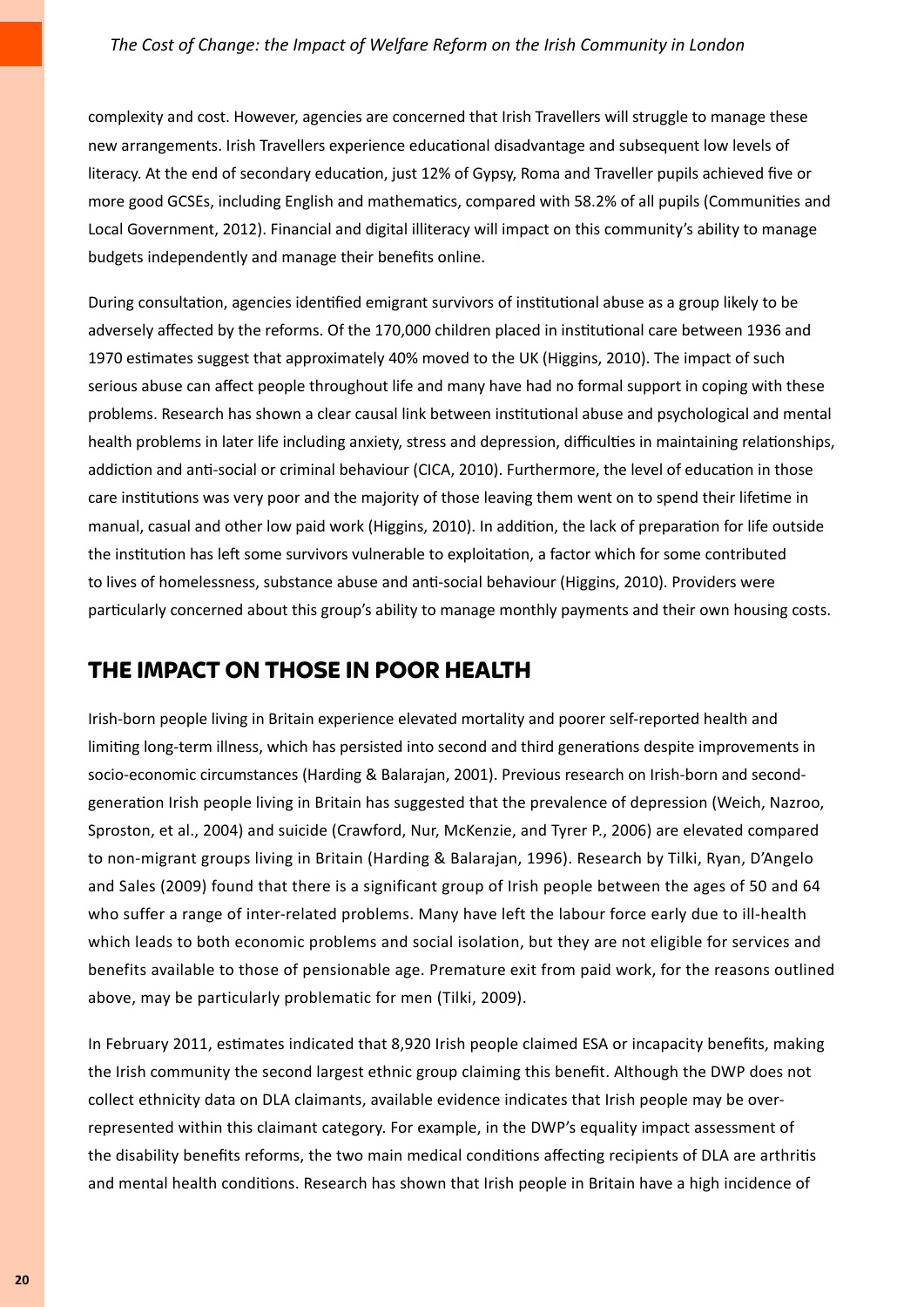a range of mental health problems (Sproston and Nazroo, 2002; Weich and McManus, 2002). Furthermore, Aspinall (2001) found that men from the Republic of Ireland suffer from degenerative diseases and injuries associated with work in the construction industry. In light of the lack of meaningful data relating to DLA claimants, and considering the disproportionate levels of poor health and claims for ESA as detailed above, it is reasonable to infer that the Irish community is significantly represented in terms of DLA claimants. Moreover, in every region in England the proportion of White Irish men aged between 25 and 74 who are not working because of permanent illness or disability is higher than the proportion of White British men not working for the same reason. In England, 11% of White Irish men are not working because of illness or disability.

*"We see lots of older Irish people being turned down for DLA. Sometimes, on paper, their disabilities do not seem that severe, conditions developed from a lifetime of hard physical work. They are turned down even though it is clear to us that the person needs help to manage their disability." (Caseworker, Advice Agency).*

One intended outcome of DLA reform is to reduce DWP expenditure by 20% by 2015/16 (DWP, 2012). The DWP's equality impact assessment for the DLA reform claims "there is no evidence to suggest that the policy would be more likely to affect any particular ethnic minority group" (DWP, 2012, p.11). The DWP does not collect ethnicity data on DLA claimants. However, using data from the Family Resources Survey, the DWP suggests that a slightly higher proportion of people from a white background receive Disability Living Allowance and Carer's Allowance, which suggest 'white' claimants are more likely to be affected by the reduction in spend (DWP, 2012). The Family Resource Survey does not analysis ethnicity-specific data separately and, as is often the case, the Irish community is included in the 'White' category. Considering the disproportionately high levels of poor health amongst the Irish community, and the fact that people from a white background will be affected, available data indicates that the Irish community are more likely to be affected by the reduction in spend on disability benefits.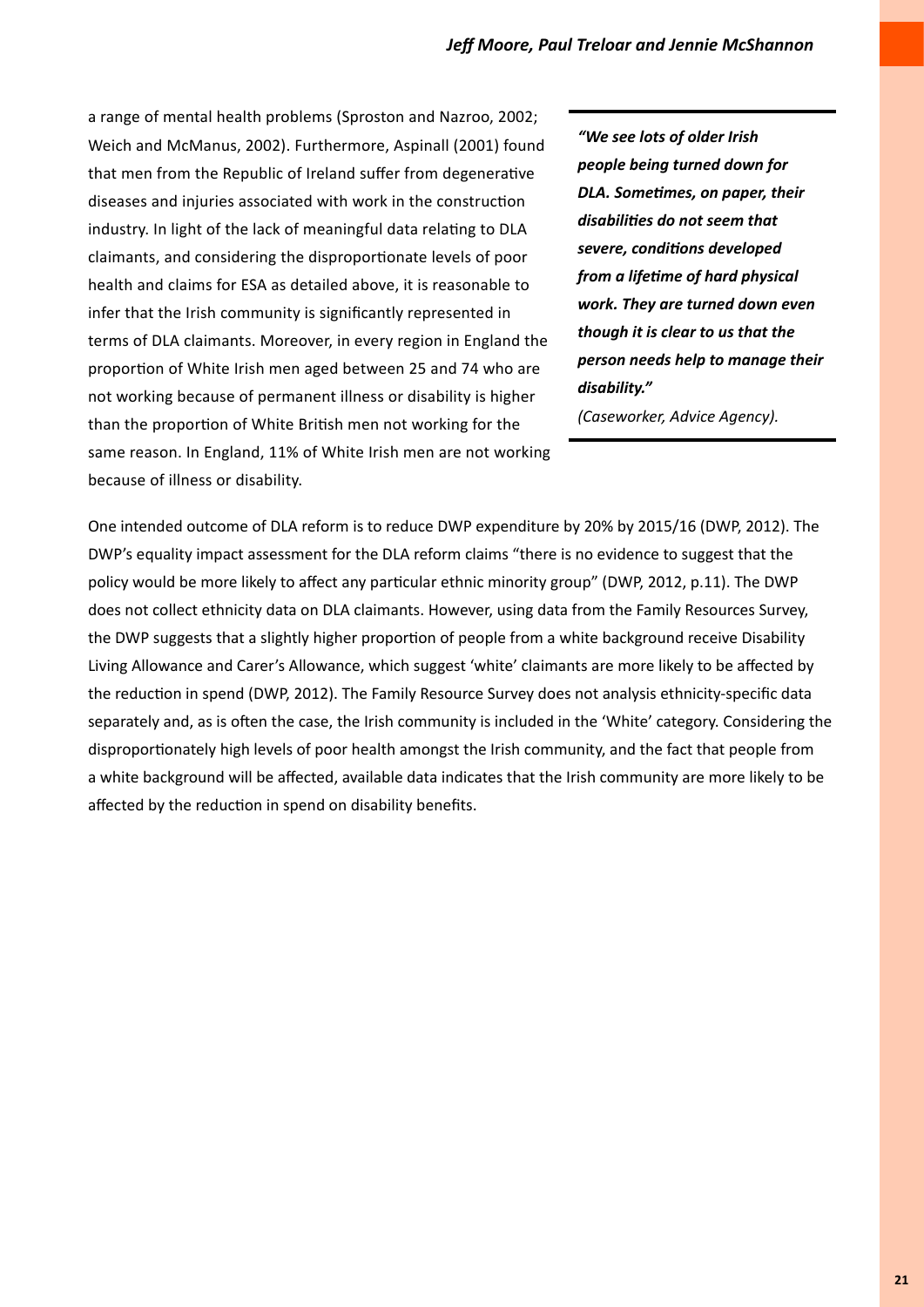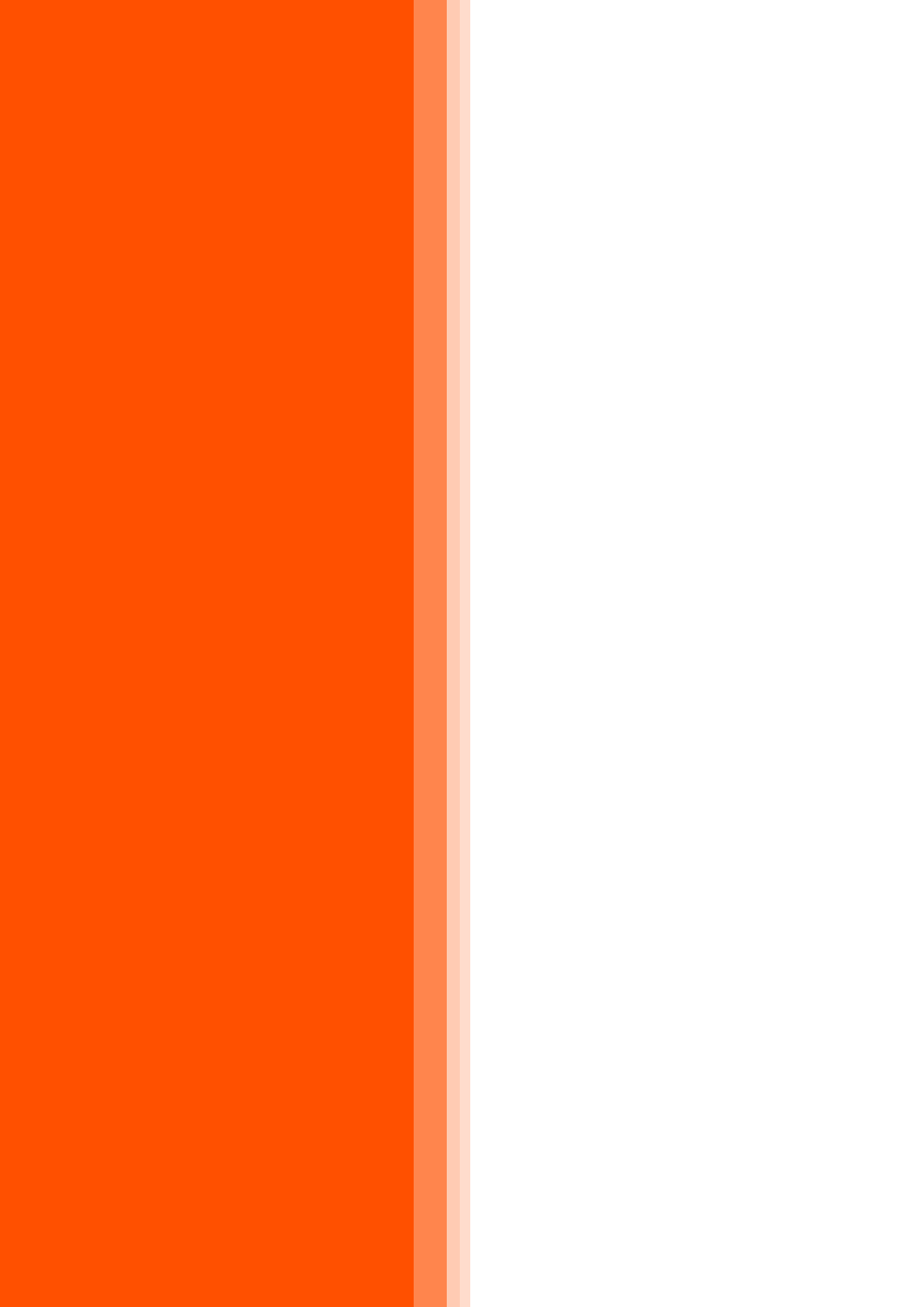# **Case Studies**

*All clients in these case studies have given their consent to their local support agency to be included in this report. However, all identifiable personal information and images have been changed.* 

Brian has lived in Kilburn since the 1970's. He moved from Ireland and worked as a steel fixer until he experienced problems with his hip and was forced to stop working. Brian is in receipt of the lower rate of Employment and Support Allowance (£71 per week).

Brian was living in private lodgings until a year ago when the property was purchased by a developer and he was evicted. After searching all over Kilburn he found a onebedroom property for £140 per week.

As a result of recent changes, the maximum amount that Brian can receive from Brent Council in Local Housing Allowance is £87.50 a week. This leaves him with a shortfall of £52.50 a week.

In November 2012, according to Home.co.uk, there were 2,548 properties available to rent in Kilburn; 20 (0.78%) of these were under £500 per calendar month. As Brian does not meet the criteria for social housing, he will be forced to look for accommodation outside Brent and possibly outside London. In the short term, he might qualify for Discretionary Housing Payments to help him meet the shortfall. However, these are time-limited and, as the name suggests, entirely at the discretion of the local authority.

Brian has an extremely limited social network, he never married and many of his peers are isolated and suffering from poor health.

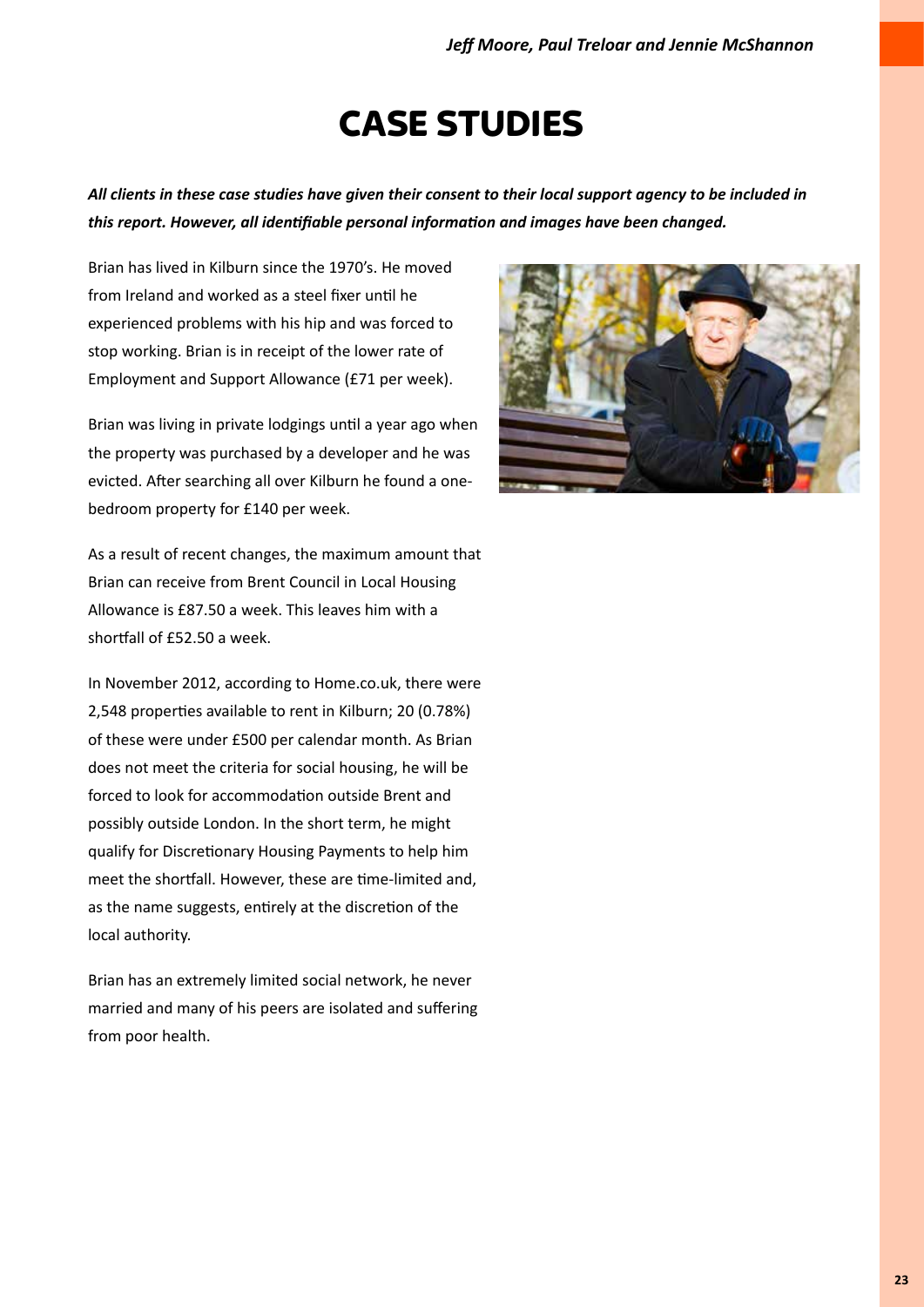

Mary moved from Ireland in the 1960's. She currently lives alone in a two bedroom council property in central London. She is suffering from acute depression and anxiety as a result of childhood maltreatment.

Mary's son has long-term problems with drugs and alcohol misuse. He has a daughter and is estranged from the daughter's mother. Mary uses her spare bedroom to accommodate weekly, supervised visits of her grandchild.

Mary is currently in the assessment phase for Employment and Support Allowance and receives £71 a week. She is also receiving £107 in HB per week. Under the new under-occupancy rules, Mary is deemed to have a spare bedroom, and her Housing Benefit payments will be reduced by 14% of her rent level (£14.98 per week).

Without the use of this spare room Mary's son would not be able to see his daughter, which would in turn weaken family ties for all involved. Research has shown that that strong family ties can diminish people's depressive feelings (Moor & Komter, 2012).

Local authorities have suggested that a lodger may be a solution in such situations. However, if Mary gives up her spare room it may have serious consequences for her family life and her son's ability to maintain contact with his daughter. Furthermore, her Housing Benefit will probably be reduced anyway, calculated against any payments from the lodger. This case illustrates the savings that will be made from under-occupancy penalties, and also highlights that these reforms may have wider societal implications.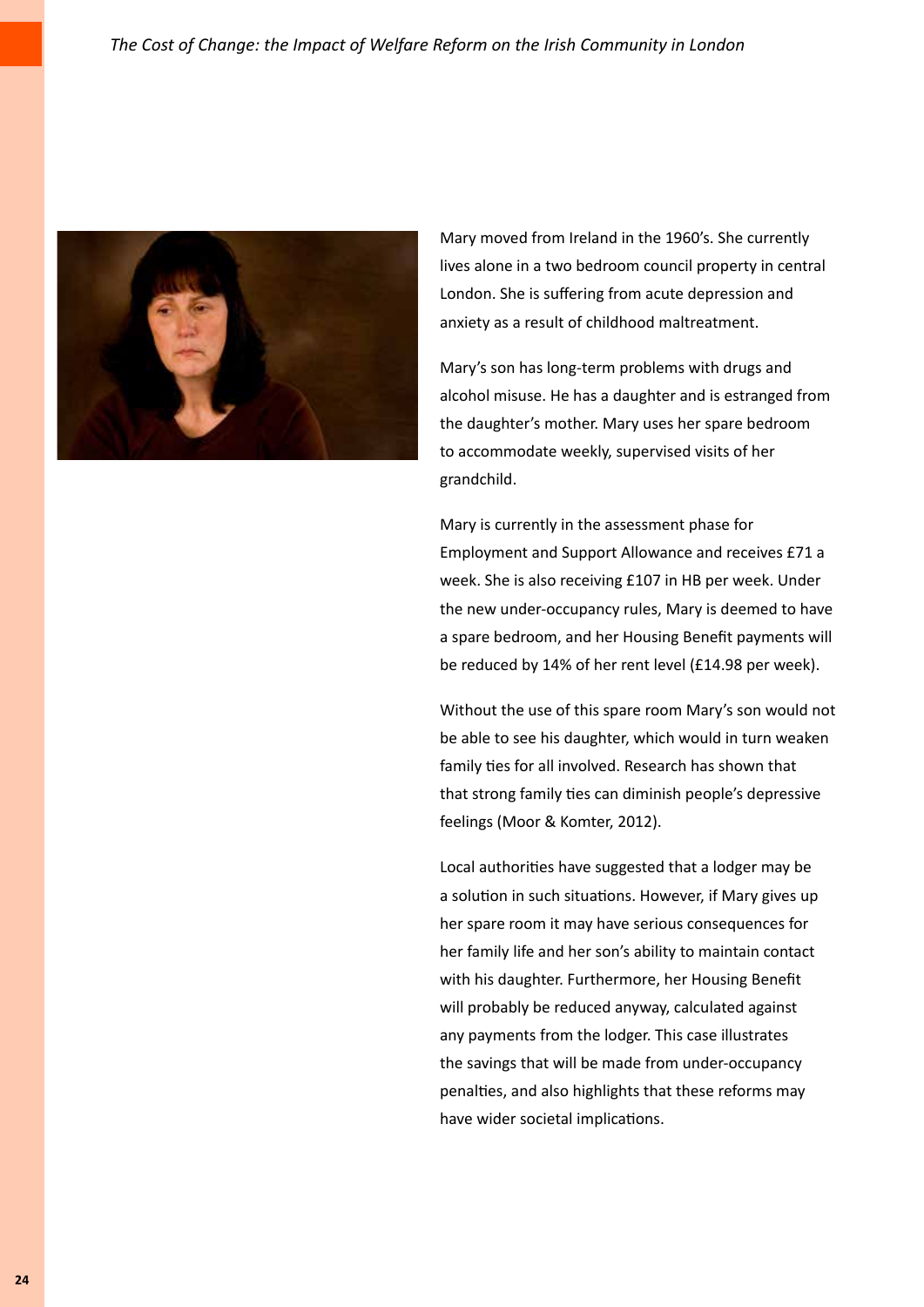Ellen was born in London to Irish parents. She suffers from Wegeners Granulomatosis, severe depression, hypertension, dizzy spells, hearing problems and constant tinnitus. She was turned down for Disability Living Allowance, but as a result of support from an Irish agency she won her appeal. Ellen recently applied for Employment and Support Allowance. After attending a work capability assessment she was deemed to be capable of work. With the help of a voluntary sector agency she is appealing this decision and is currently waiting for her appeal date to be set.

Anecdotal evidence from voluntary sector agencies working with Irish people in London indicates that Ellen's case is not usual. This case highlights the difficulty in assessing incapacity and sickness claims without input from the support agencies that have long-term relationships with clients.

An intended outcome of the welfare reforms is the reduction of working-age DLA expenditure by 20% by 2015/16. Clients like Ellen who are not capable of working, but do not have chronic illnesses, will lose their exemption from the benefit cap if they are refused DLA.

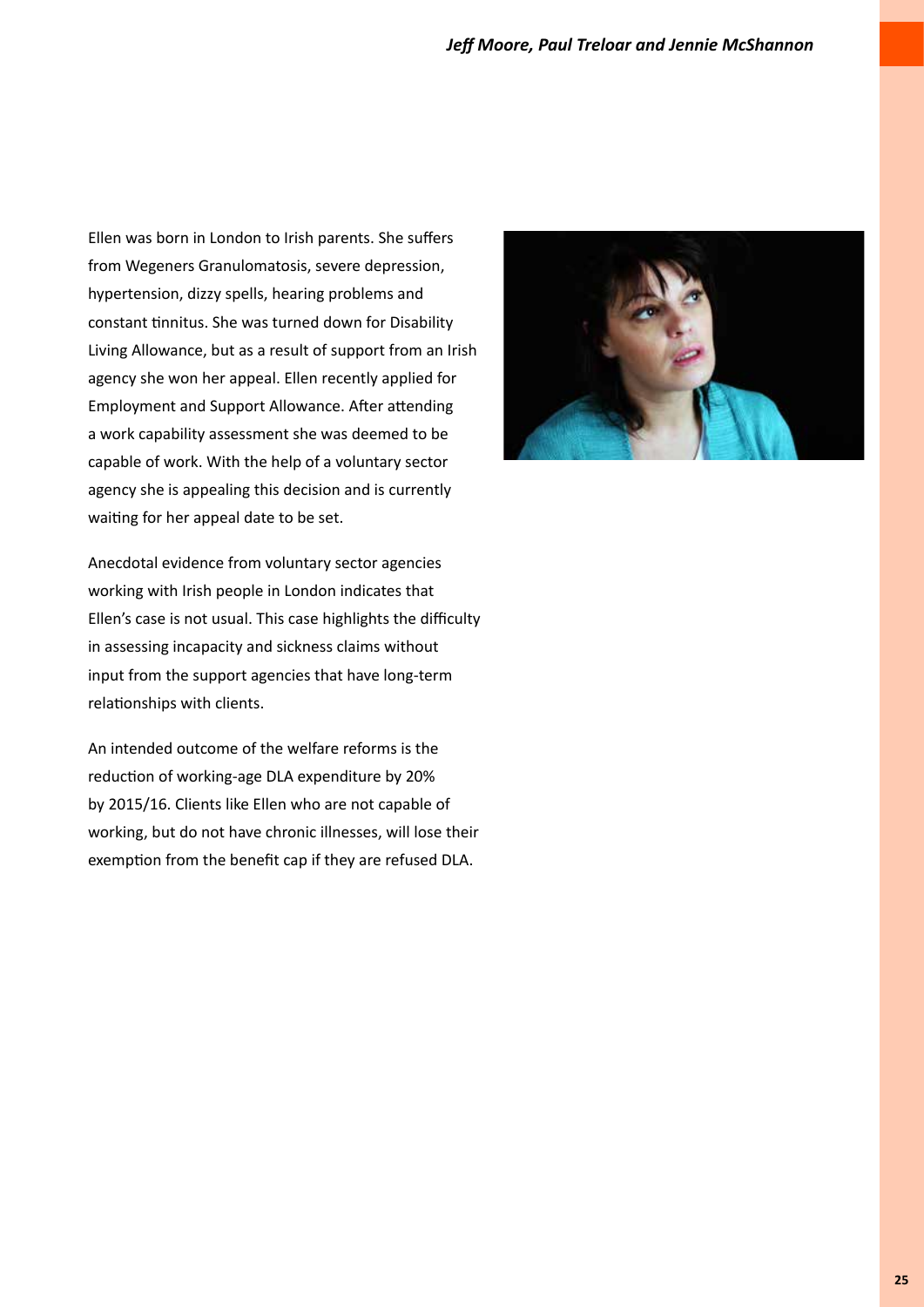

Kathleen is a 35-year-old mother of five children aged between 1 and 14 years old. She lives in a two bedroomed flat in a social housing tower block. She is separated from her alcoholic husband and is finding it very hard to cope in such cramped conditions. The council has told Kathleen that although her accommodation is overcrowded, it is very unlikely she will be offered a larger home in the social housing sector. This is due to a lack of social housing and because, in the event that a suitable property became available, any homeless family would take precedence over an overcrowded family every time.

Kathleen's council offered to facilitate a move to a larger property in the private sector. She is unable to take this offer due to the benefit cap; she has a household income of £335 per week, comprising of Income Support, Child Tax Credits and Child Benefit. The new cap on benefits means that Kathleen could only receive Local Housing Allowance up to a maximum of £165 per week before reaching the £500 limit on benefits paid to families regardless of their size. Kathleen would be unable to find anywhere in London to rent for £165 a week, so remains trapped in a severely overcrowded property to the detriment of her mental health and that of her children.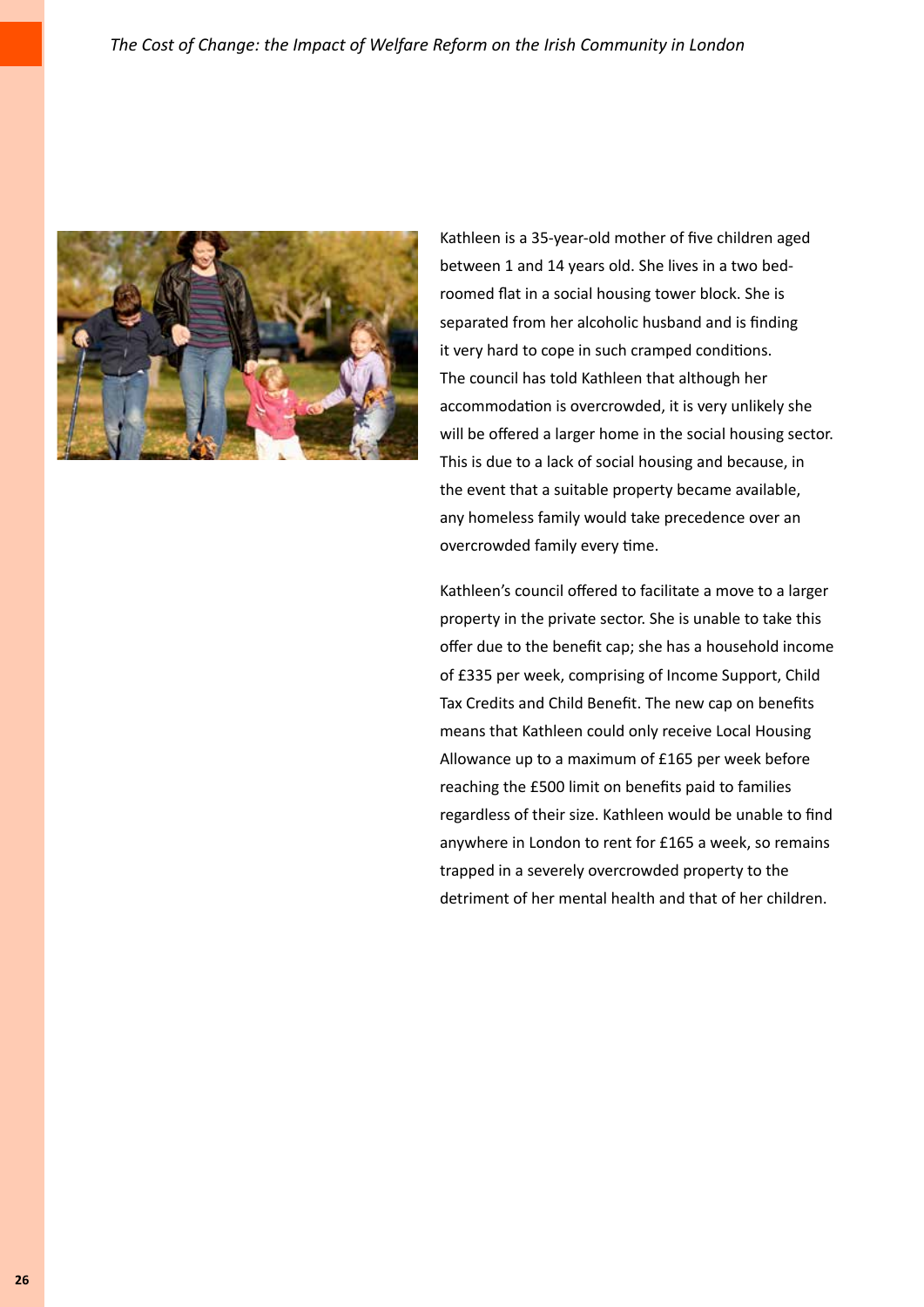Francis is from the Irish Traveller community and came from Ireland as a child. She is now in her 40s and living in four bedroom temporary accommodation supplied by a Housing Association in Enfield. She was placed there by the Homeless Person's Unit in May 2006. Francis is a single parent with six children between the ages of three and 20 years old, five of whom are still living at home. She is currently in receipt of Income Support, Child Benefit and Child Tax Credit.

Her current rent is £375 a week. In April when the benefit cap comes in her benefit entitlement will exceed the £500 threshold. Her housing benefit will then be reduced to £25 per week. Once she has paid her rent she will be left with £150 to live on and bring up her five children.

In addition Francis has approached Enfield Council who are only able to assist by offering her accommodation outside of London. This action will result in Francis being taken away from her immediate family, many of whom live in and around the Enfield area, and would lead to her isolation from this current critical support network.

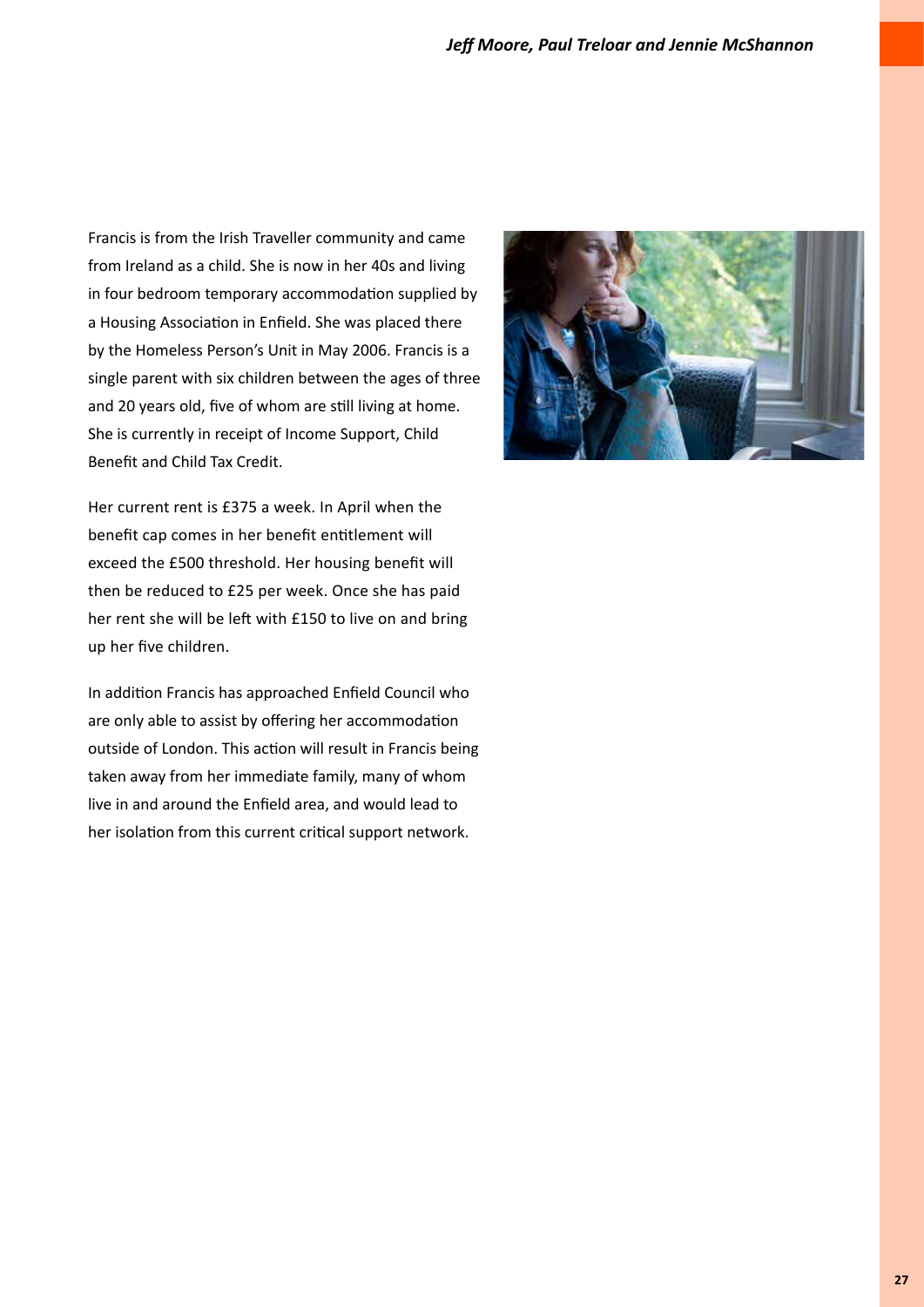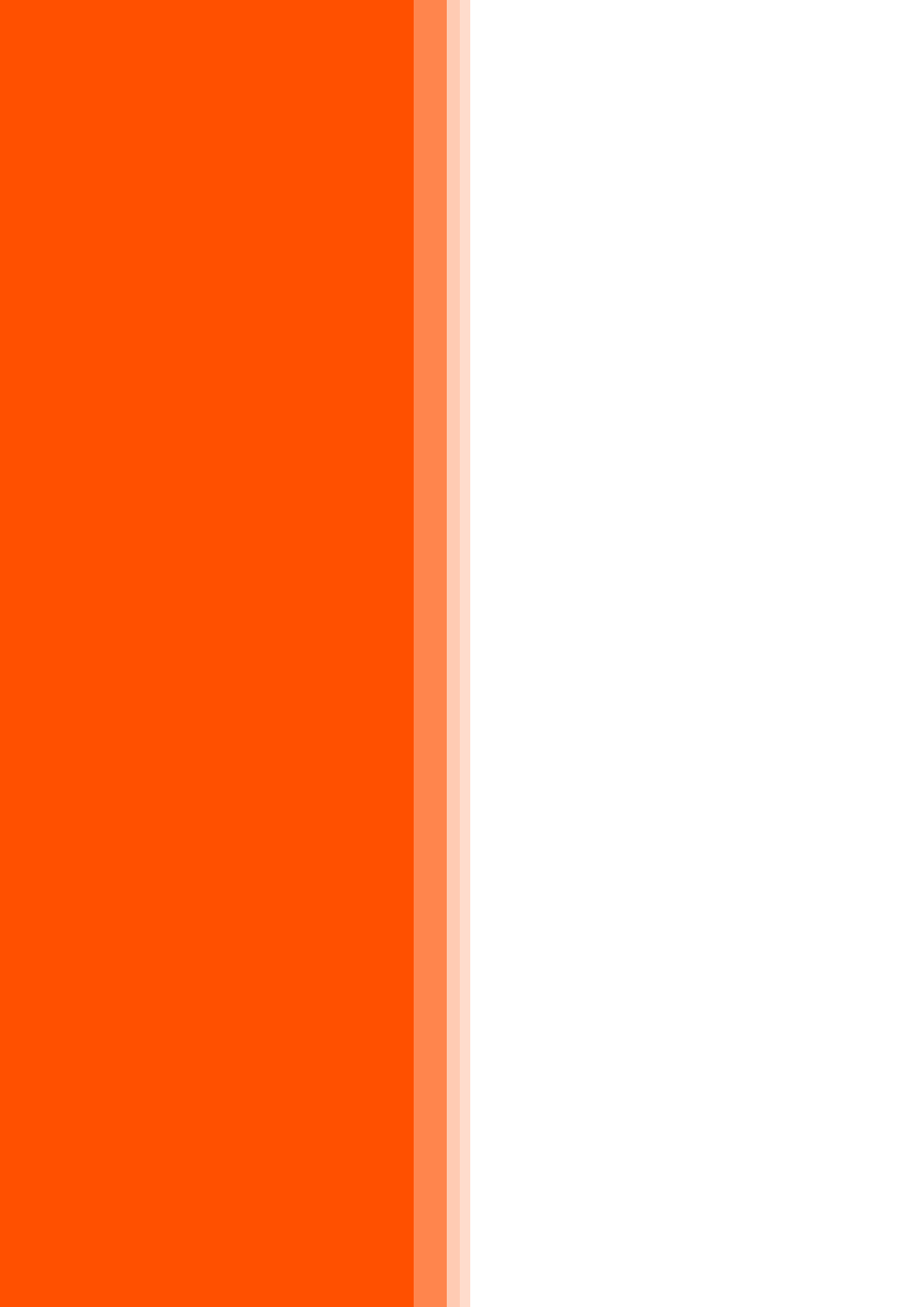# **Recommendations**

#### **Voluntary Sector Agencies**

- Irish voluntary sector agencies should prioritise specialist training and prepare information on the reforms for all front line staff with an emphasis on managing and mitigating risks to those most vulnerable.
- Changes to LHA, the benefit cap and the 'bedroom tax' will result in a reduced income for some client groups. Agencies should work proactively with these groups to reduce the risk of claimants falling into arrears.
- It is essential that agencies working with Irish benefit claimants collect solid data on the effect of the reforms on their clients. Evidence gathering should be consistent and fed back regularly to Irish in Britain who can provide a coordinated response to the initial impacts of the reforms.
- The Welfare Reform Act 2013 contains provisions for more frequent payments, payments made directly to landlords and to more than one recipient per household. Irish voluntary sector agencies should collaborate with the wider welfare advice sector to understand and communicate how these provisions apply to the sub-groups discussed in this report.

#### **Commissioners and Funders**

- The reforms are taking place in the context of reductions to the number of advice services in London which are already under pressure from an increased volume of clients. Proper resources should be allocated to agencies offering independently approved quality assured advice.
- The role of culturally sensitive services which are able to engage effectively with vulnerable Irish claimants should be recognised, and used in several ways. The data shows that a significant number of Irish people will need to seek independent advice. It is essential that culturally sensitive organisations are involved in the delivery of the local support services framework and in particular helping to identify where alternatives to the main payment arrangements may be appropriate.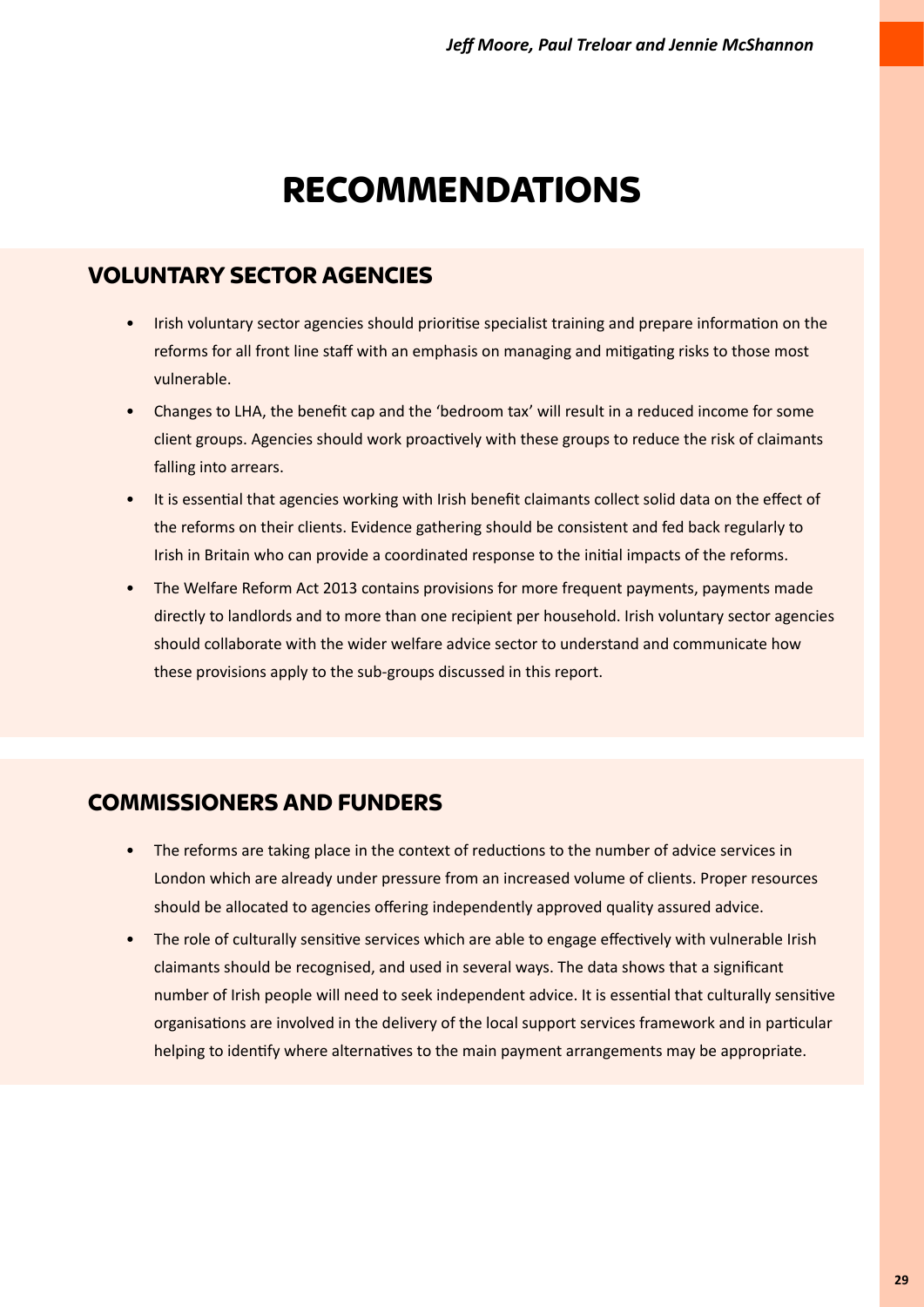#### **Government**

- Where possible local authorities and UK government bodies should take the lead in ensuring that Irish ethnicity data on DLA, UC and benefit caps is analysed separately and not aggregated into the 'White Other' category.
- A detailed cumulative impact assessment must be completed urgently to help practitioners and communities accurately understand the effects.
- The cost of appeals could be minimised by implementing a requirement that independent advice agencies develop a working relationship with front line advice and advocacy services working with individuals, to better inform the assessments.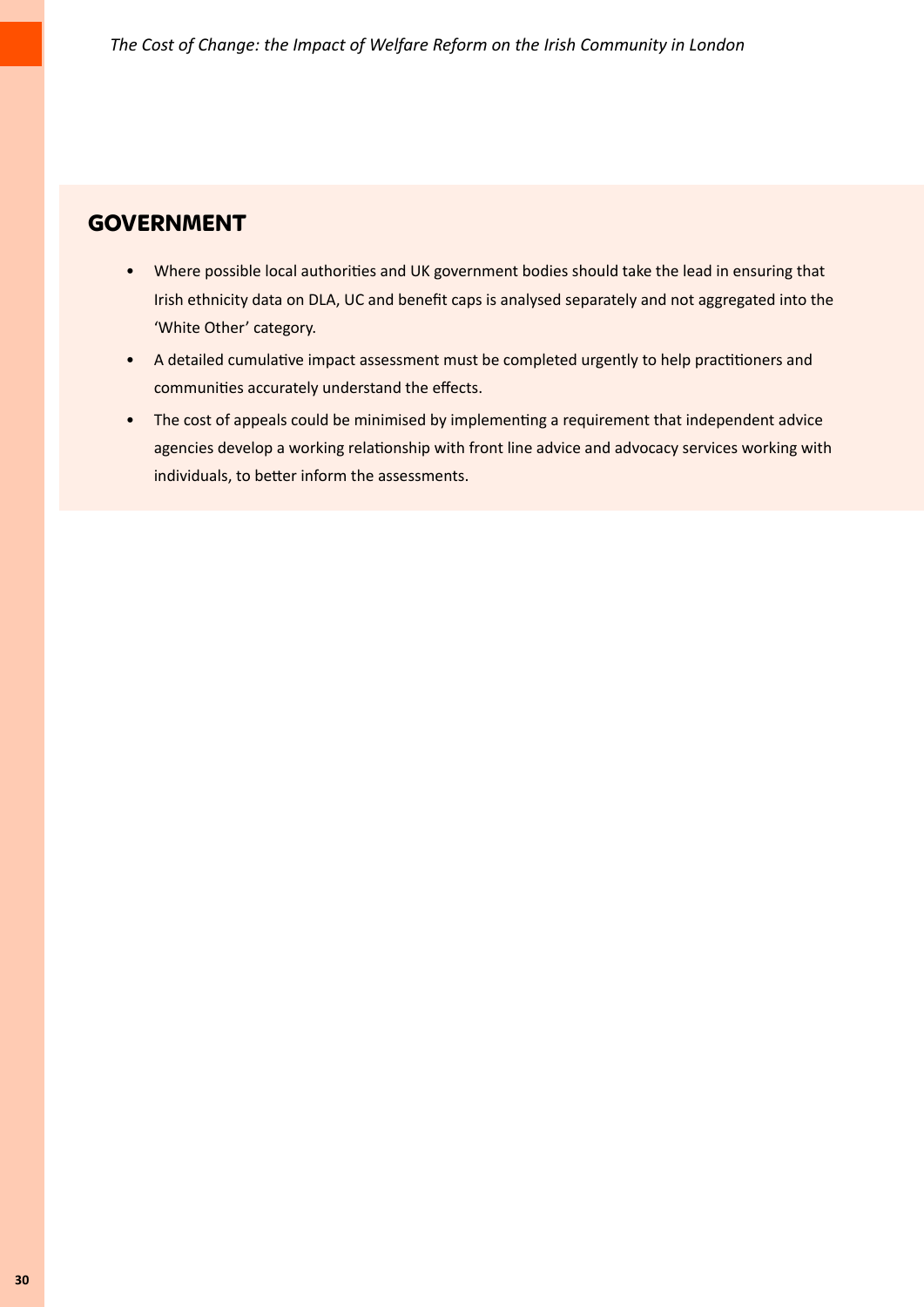## **References**

Bell and Treloar (2012), **A Rock and a Hard Place: the early impact of the welfare reforms on London**, retrieved from http://www.lasa.org.uk/uploads/news/between\_a\_rock\_and\_a\_hard\_place.pdf

Care Quality Commission and National Mental Health Development Unit (2011), **Count me in 2010**, retrieved from www.cqc.org.uk/sites/default/files/media/documents/count\_me\_in\_2010\_final\_tagged.pdf

Carers UK (2012), **Personal Independence Payment, Detailed design consultation response**, retrieved from http://www.carersuk.org/media/k2/attachments/Carers\_UK\_PIP\_Detailed\_Design\_consultation\_response.pdf

CASE (2011), **The impact of welfare reform on housing**, retrieved from https://www.moat.co.uk/uploadedFiles/About\_Moat/Public\_Affairs\_and\_Policy/Major\_publications/ CASE-%20The%20Impact%20of%20Welfare%20Reform%20on%20Housing.pdf

Cemlyn, Greenfields, Burnett, Matthews and Whitwell (2009), **Inequalities experienced by Gypsy and Traveller communities: A review**, retrieved from http://www.equalityhumanrights.com/uploaded\_files/ research/12inequalities\_experienced\_by\_gypsy\_and\_traveller\_communities\_a\_review.pdf

Centre for Economic Strategy, (2012), **The Cumulative Impact of Welfare Reform**, retrieved from http://www.cles.org.uk/wp-content/uploads/2012/08/Welfare-reform.pdf

CICA (Commission to Inquire into Child Abuse) (2009), **Report of the Commission. Dublin. Commission to Inquire into Child Abuse**, retrieved from http://www.childabusecommission.com/rpt/pdfs/

Crawford, Nur, McKenzie & Tyrer, (2005), '**Suicidal ideation and suicide attempts among ethnic minority groups in England: results of a national household survey**'. Psychological Medicine, 2005 Dec; 35(12): 1795-803.

Das-Munshi, Clark, Dewey, Leavey, Stansfeld & Prince (2012), '**Born into adversity: Psychological distress in two birth cohorts of second generation Irish children growing up in Britain**', Journal of Public Health.

DWP (2010), Research Report No. 576, **Ethnicity and child poverty**

DWP (2012), **Benefit Cap, Equalities Impact Assessment**, retrieved from https://www.gov.uk/government/uploads/system/uploads/attachment\_data/file/174972/eia-benefit-capwr2011.pdf.pdf

DWP (2012), **Nationality at point of National Insurance number registration of DWP benefit claimants**, retrieved from http://statistics.dwp.gov.uk/asd/asd1/adhoc\_analysis/2012/nat\_nino\_regs.pdf

DWP (2013) **Universal Credit; Local Support Service Framework**, retrieved from http://www.dwp.gov.uk/docs/uc-local-service-support-framework.pdf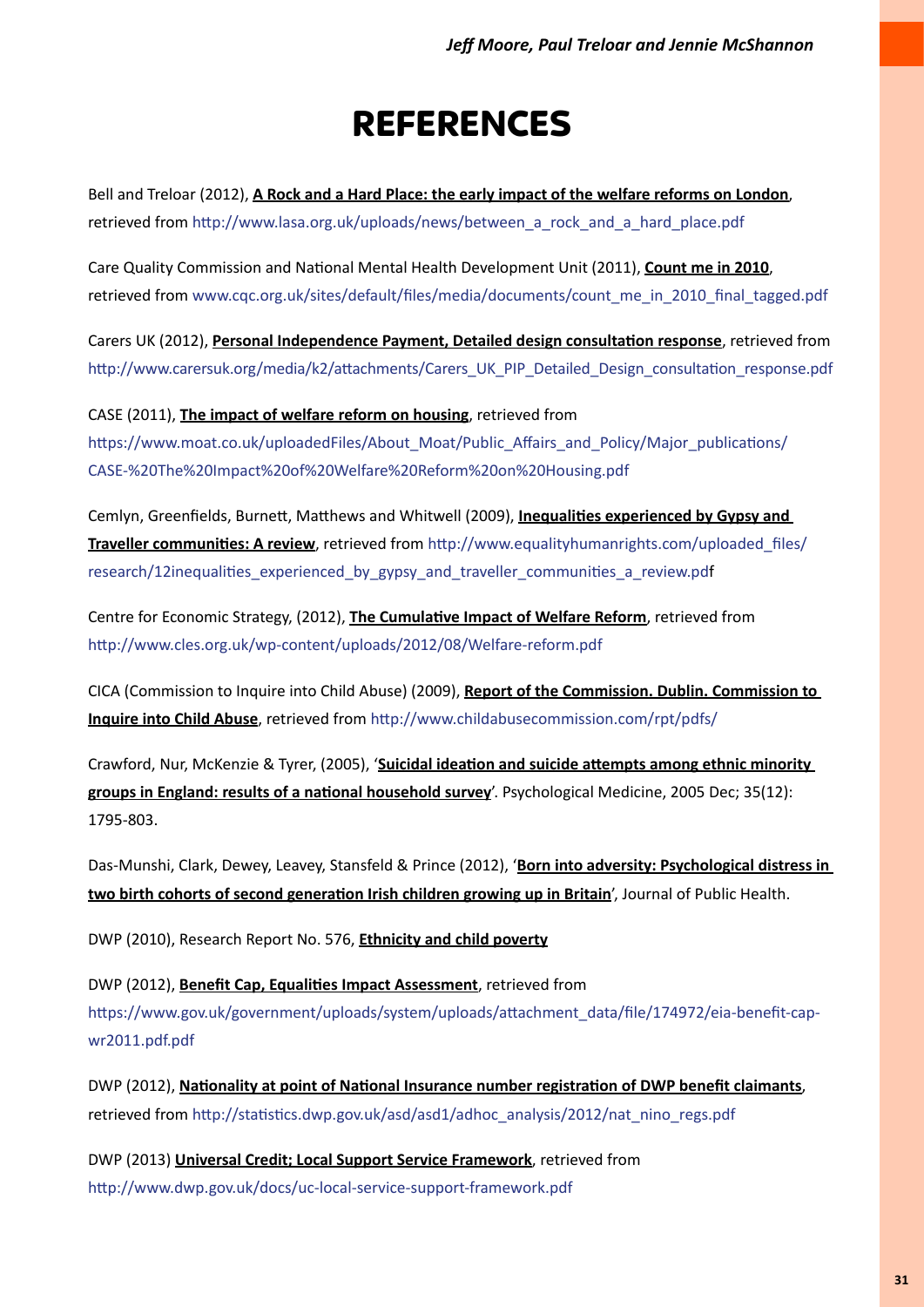*The Cost of Change: the Impact of Welfare Reform on the Irish Community in London*

DWP (2012), **Housing Benefit: Under occupation of social housing**, retrieved from https://www.gov.uk/government/uploads/system/uploads/attachment\_data/file/138017/social-sectorhousing-under-occupation-wr2011-ia.pdf.pdf

Gingerbread (2012), **It's off to work we go? Moving from income support to jobseeker's allowance for single parents with a child aged five**, retrieved from http://www.gingerbread.org.uk/uploads/media/17/7690.pdf

Higgins (2010) **Developing a Socio-economic Profile for Survivors of Institutional Abuse**, retrieved from http://www.ssgt.ie/files/developing\_a\_socio\_economic\_profile\_of\_survivors\_o.pdf

Joseph Rowntree Foundation, **The Impact of Localising Council Tax Benefit**, retrieved from http://www.jrf.org.uk/sites/files/jrf/council-tax-benefit-localisation-summary.pdf

London Borough of Hackney (2012), **Impact of welfare and housing benefit reforms**, retrieved from http://mginternet.hackney.gov.uk/documents/s26114/3-5308148 Impact\_of\_welfare\_and\_housing\_ benefit\_reform\_report\_FINAL1.pdf

Leavey G., Sembhi S., Livingston G. (2004) '**Older migrants living in London: Identity, loss and return**', Journal of Ethnic and Migration Studies, 30, 763-779.

Leavey G. (1999) '**Suicide and Irish migrants in Britain: identity and integration**'. International Review of Psychiatry, 11, 168-172.

Limbrick, G. (2007) **London: the Irish Dimension. An exploration of 2001 Census Data**. London. Federation of Irish Societies.

Lister, Reynolds and Webb (2011), **The Impact of Welfare Reform Bill measures on affordability for low income private renting families**, retrieved from http://england.shelter.org.uk/ data/assets/pdf file/0007/334726/Impact of Welfare Reform Bill measures\_on\_affordability\_for\_low\_income\_private\_renting\_families.pdf

Moore, Waters, Tilki & Clarke (2012) **Fresh Perspectives; a needs analysis of the Irish community in London**.

Office of National Statistics, **2011 Census**, retrieved from

http://www.ons.gov.uk/ons/rel/census/2011-census/quick-statistics-for-england-and-wales-on-nationalidentity--passports-held-and-country-of-birth/index.html

Parliamentary Office of Science and Technology, London, (2007), **Ethnicity and health**, p. 1., retrieved from http://media.education.gov.uk/assets/files/pdf/m/ministerial%20working%20group%20report%2012%20 april%202012.pdf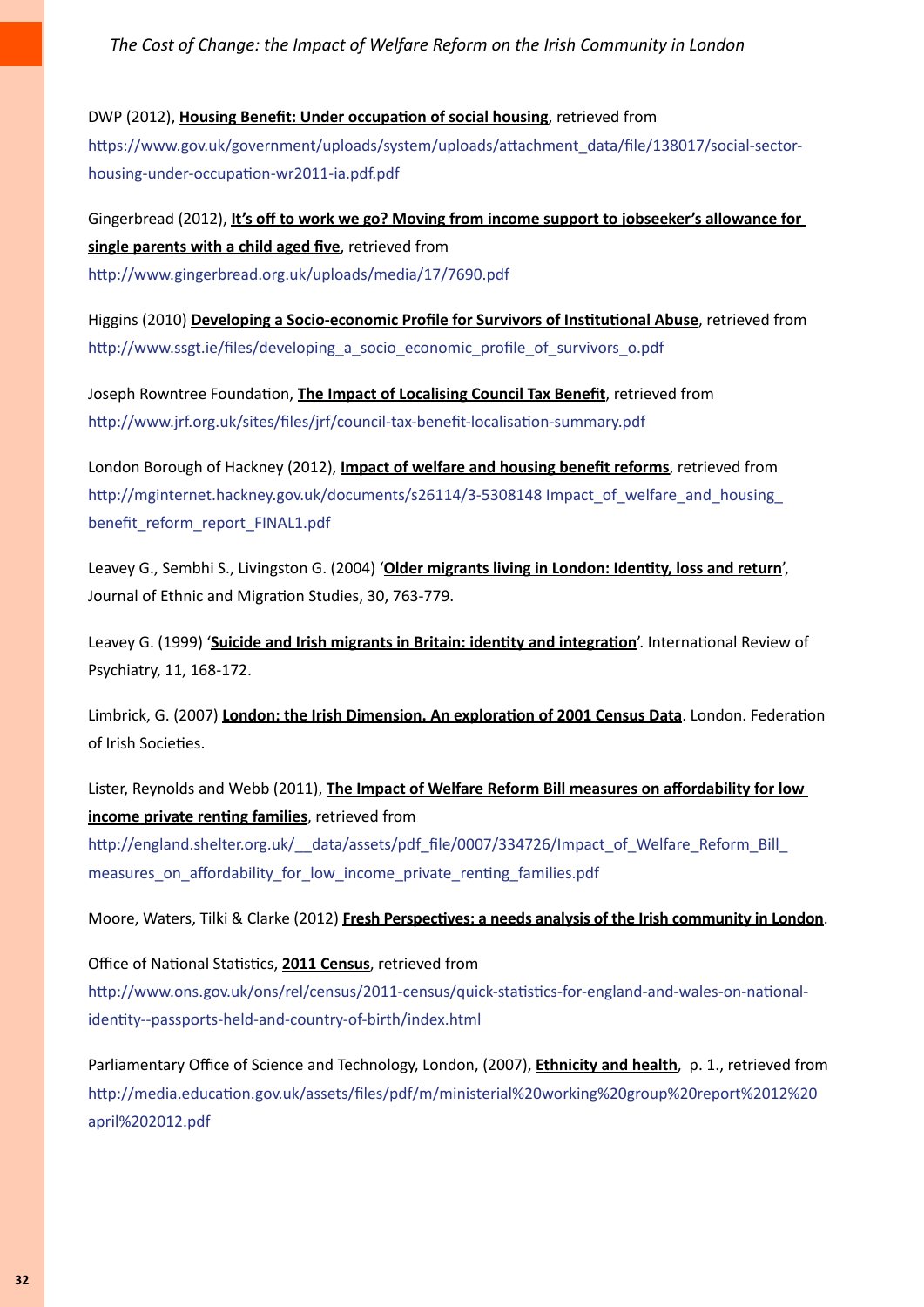Parry et al (2004), **The Health Status of Gypsies and Travellers: Report of Department of Health Inequalities in Health Research Initiative**, University of Sheffield, Executive Summary, para 3, retrieved from http://www.shef.ac.uk/polopoly\_fs/1.43714!/file/GT-final-report-for-web.pdf

Randall G., Brown S. (2005), **Future Directions: A review of Irish housing needs in Irish Housing Association's key areas of operation**. London. Innisfree Housing Association

Ryan L., Leavey G., Golden A., Blizard R., King M. (2006), '**Depression in Irish migrants living in London. A case control study**.' British Journal of Psychiatry, 188, 560-566.

Sproston, Nazroo, Weich and Mc Manus (2002), '**Common mental disorders and ethnicity in England: the EMPIRIC Study**', Psychological Medicine, 2004, 34, 1543–1551.

Tilki M. (2006), '**The social contexts of drinking among Irish men in London**'. Drugs: Education, Prevention and Policy, 13, (3) 247-261.

Welfare Reform Act (2013), retrieved from http://www.legislation.gov.uk/ukpga/2012/5/contents/enacted